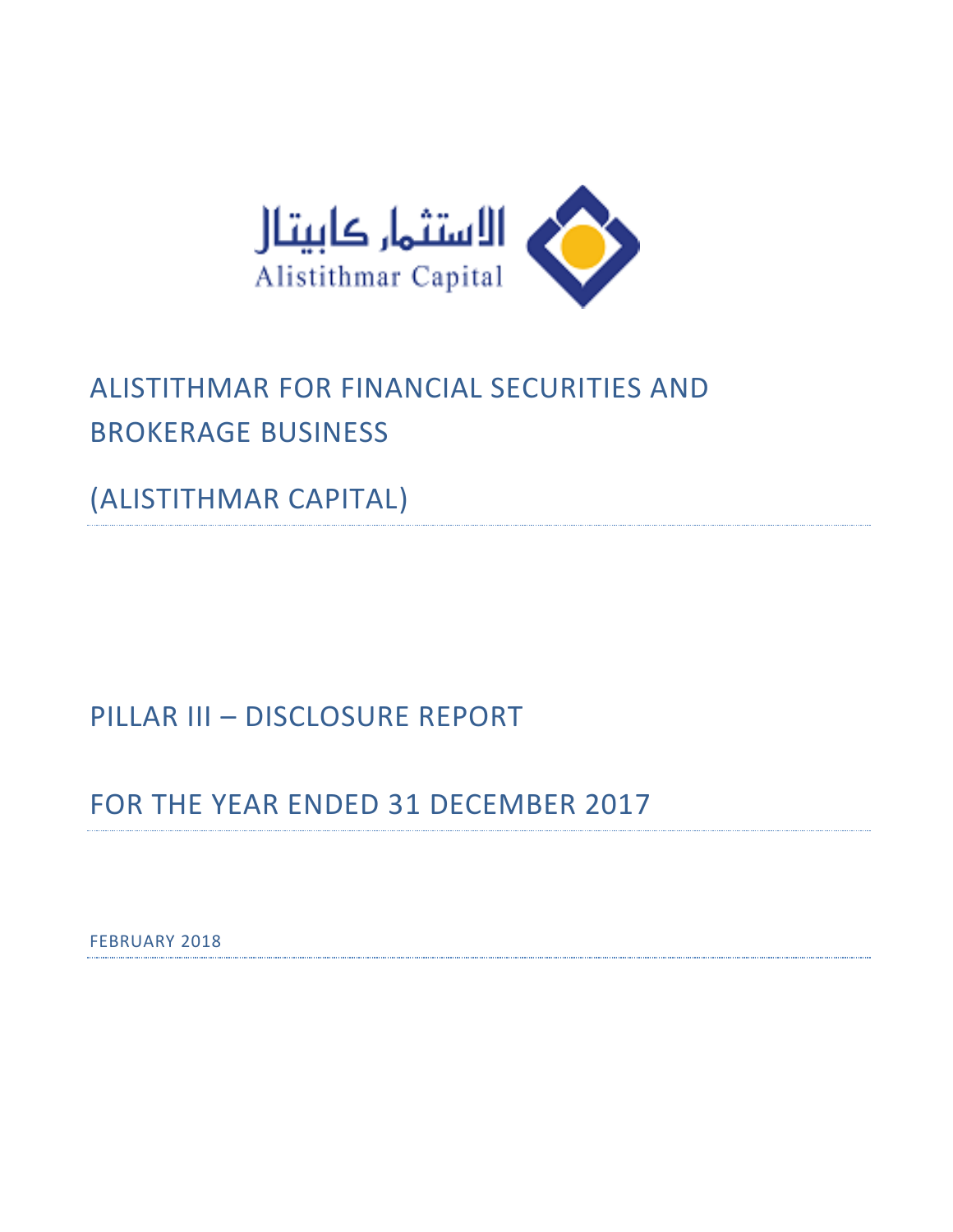

## **Table of Contents**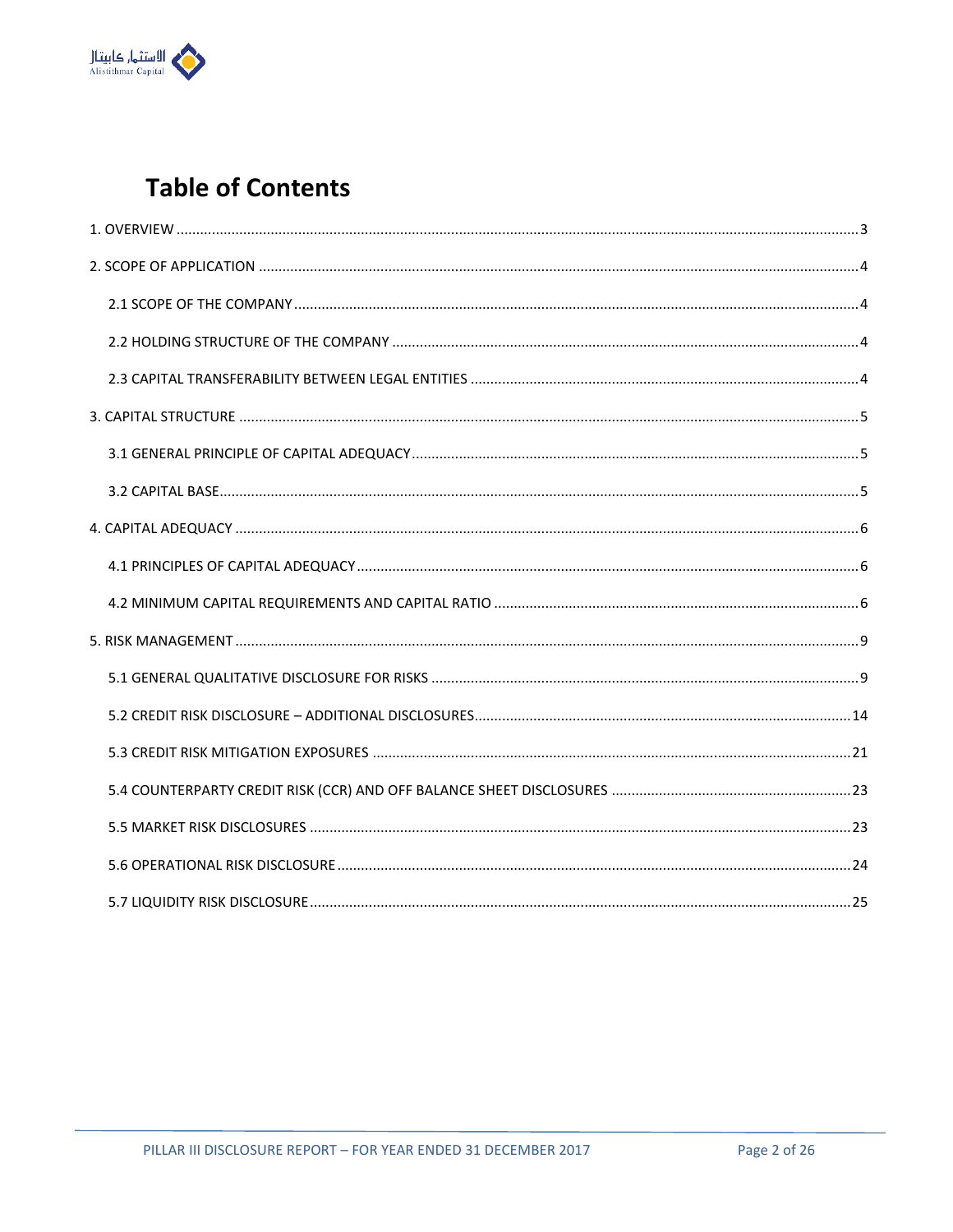

## <span id="page-2-0"></span>**1. OVERVIEW**

The Prudential Rules issued by the Capital Market Authority (CMA) of Saudi Arabia covers and consists of three main pillars of Capital Adequacy as illustrated below:



This disclosure requirement meets the minimum requirements for the annual market disclosure of information as referred to by the Article 68 of the Prudential Rules (PRs) (the market disclosure is hereinafter referred to as the "Pillar III Disclosure") to be published by all the Authorized persons (APs) licensed for the Dealing, Managing and/or Custody activities.

The purpose of Pillar III Disclosure is for the market participants to assess the key pieces of information on the scope of application, capital, risk exposures, risk assessment processes, and hence the capital adequacy of the APs.

This document has been prepared in accordance with the guidelines issued by the Capital Market Authority (CMA) of Saudi Arabia which supplements the disclosure requirements for the Pillar III Disclosure in the PRs.

This Pillar III Disclosure comprises both the qualitative and quantitative disclosures.

This Pillar III Disclosure has been approved by the Board of Directors of Alistithmar Capital before its publication. The information presented in this Pillar III Report is not required to be, and has not been, subject to external audit.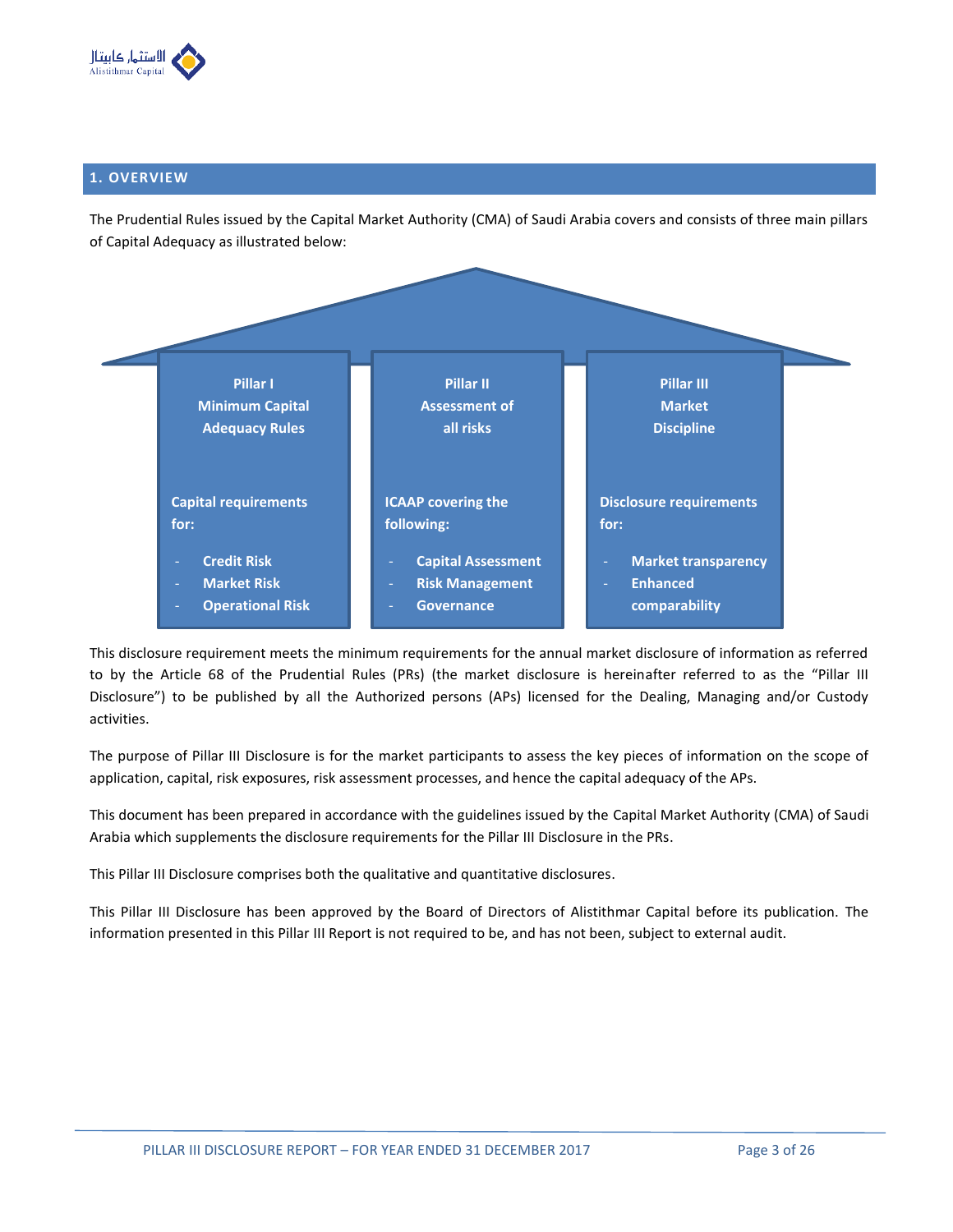

## <span id="page-3-0"></span>**2. SCOPE OF APPLICATION**

#### <span id="page-3-1"></span>2.1 SCOPE OF THE COMPANY

Alistithmar for Financial Securities and Brokerage Company - Alistithmar Capital (the "Company") is a Saudi Closed Joint Stock Company established under the Regulations for Companies in the Kingdom of Saudi Arabia. The Company was converted from a limited liability company to a Saudi closed joint stock company on Jumada Awal 19, 1436H (corresponding to March 10, 2015). The Company operates under Commercial Registration No. 1010235995 issued in Riyadh on Rajab 8, 1428 H (corresponding to July 22, 2007). The Company also operates its activities under Authorization License number 11156-37 dated September 25, 2011 (corresponding to 27/10/1432H) issued by the Capital Market Authority (CMA).

The principal activities of the Company are dealing in securities as principal and agent, underwriting, management of investment funds and private investment portfolios on behalf of customers, arrangement, margin loans, murabaha financing, advisory and custody services relating to financial securities.

#### <span id="page-3-2"></span>2.2 HOLDING STRUCTURE OF THE COMPANY

The Company's share capital of SR 250 million as at December 31, 2017 consists of 25,000,000 fully paid shares of SR 10 each, and is wholly-owned by The Saudi Investment Bank.

## <span id="page-3-3"></span>2.3 CAPITAL TRANSFERABILITY BETWEEN LEGAL ENTITIES

There are no current or foreseen material or legal impediment to the prompt transfer of capital or repayment of liabilities between the Company and its subsidiaries, as Alistithmar Capital does not have any subsidiaries with a business ownership unless in the case of fund structures in the capacity of the designated fund manager.

#### **Restrictions by By-Laws:**

As per Article 10 of the By-Laws, the Shares shall be transferable/negotiable after issuance of the certificates thereof. As an exception to the foregoing, the shares given against shares in-kind, the cash shares subscribed for by the founders and the shares owned by the partners of the converted company shall not be transferable before the publishing of the balance sheet and the profit and loss statements for two (2) fiscal years, each consisting of at least twelve (12) months from the date of issuance of the resolution of the Minister of Commerce and Industry announcing conversion of the company. As per Article 11 of the By-Laws, the ownership of the company shall remain as is, and no change or amendment in the ownership shall be made before obtaining a prior approval of the Capital Market Authority of Saudi Arabia.

#### **Statutory restriction:**

As per Article 44 of the By-Laws and Article 125 of the old Saudi Companies Regulation, the Company is required to transfer 10% of its net profit to establish and fund the statutory reserves before declaration of dividend until the amount of statutory reserves is equal to the half of the paid up capital of the Company, at which point the Ordinary General Assembly shall have the right to discontinue the allocation. However as per Article 129 of the New Companies Regulation, the Company shall have the right to discontinue the allocation, once the amount of statutory reserves is equal to 30% of paid up capital of the Company, by way of an Ordinary General Assembly meeting.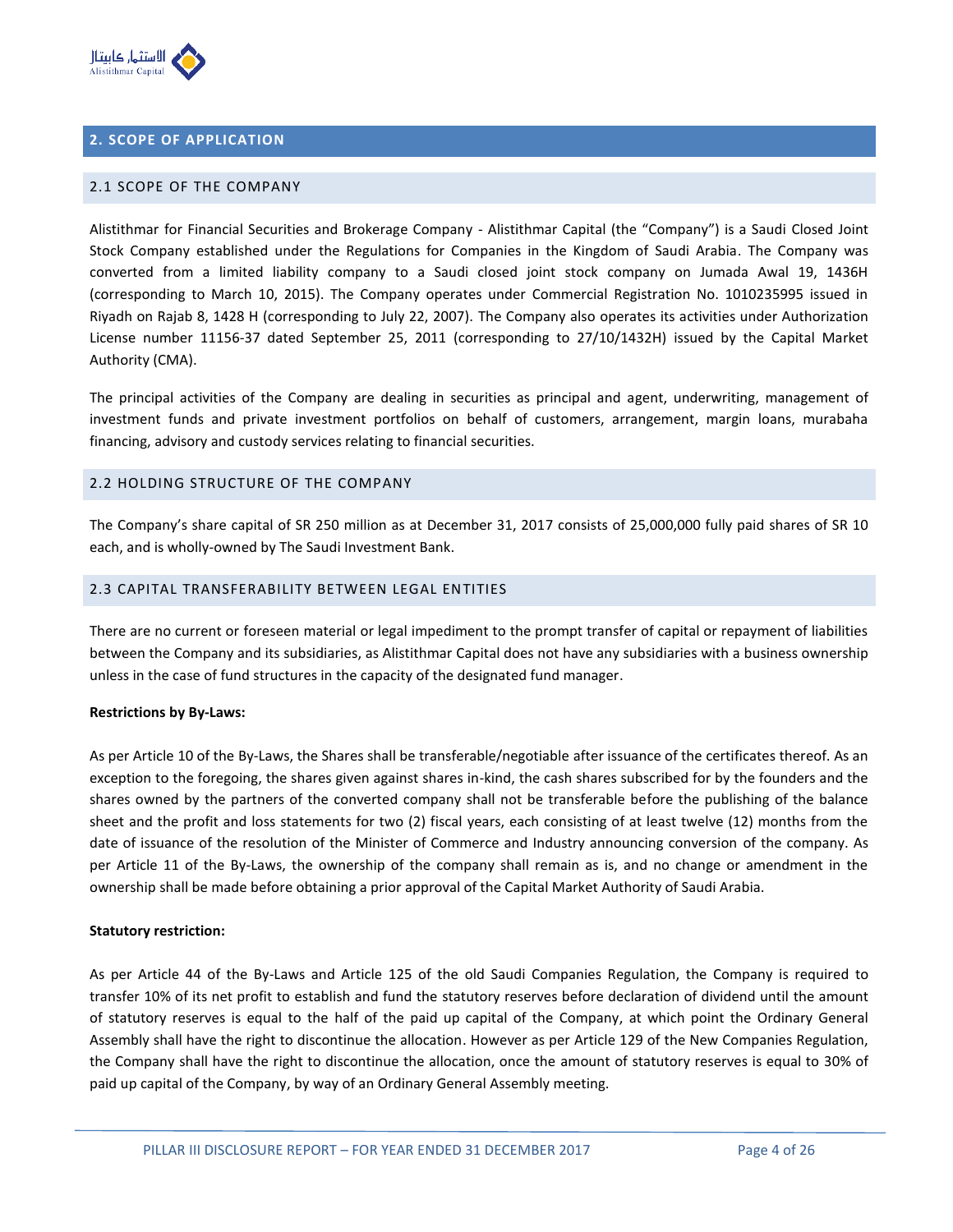

#### **Regulatory restriction:**

The CMA has imposed a restriction that the Company shall continuously possess a capital base which corresponds to not less than the total of the minimum capital requirements in accordance with Chapter 4 to Chapter 16 of Part 3 of the Prudential Rules at any point in time.

### <span id="page-4-0"></span>**3. CAPITAL STRUCTURE**

## <span id="page-4-1"></span>3.1 GENERAL PRINCIPLE OF CAPITAL ADEQUACY

It is the company's policy to maintain a strong capital base and to utilize it efficiently throughout its activities to optimize the return to shareholders, while maintaining a prudent relationship between the capital base and the underlying risks of the business. In carrying out this policy, the Company has taken into account the supervisory requirements of the Prudential Rules. The calculation of the Capital Base complies with all the respective chapters under the requirements of Part 2 – Capital Base of the Prudential Rules.

### <span id="page-4-2"></span>3.2 CAPITAL BASE

The capital base of Alistithmar Capital as of end of December 31, 2017, as per the audited financial statements, in comparison to December 31, 2016 is as follows:

| <b>Capital Base</b>                        | Dec 31, 2017<br><b>SAR '000</b> | Dec 31, 2016<br><b>SAR '000</b> | Dec 31, 2015<br><b>SAR '000</b> |
|--------------------------------------------|---------------------------------|---------------------------------|---------------------------------|
| Tier-1 capital                             |                                 |                                 |                                 |
| Paid-up capital                            | 250,000                         | 250,000                         | 250,000                         |
| Audited retained earnings                  | 79,448                          | 79,716                          | 78,732                          |
| Share premium                              |                                 |                                 |                                 |
| Reserves (other than revaluation reserves) | 25,401                          | 24,764                          | 23,799                          |
| Tier-1 capital contribution                |                                 |                                 |                                 |
| Deductions from Tier-1 capital             | (11,880)                        | (11,880)                        | (12, 265)                       |
| <b>Total Tier-1 capital</b>                | 342,969                         | 342,601                         | 340,266                         |
|                                            |                                 |                                 |                                 |
| Tier-2 capital                             |                                 |                                 |                                 |
| <b>Subordinated loans</b>                  | $\qquad \qquad \blacksquare$    |                                 |                                 |
| Cumulative preference shares               | -                               |                                 |                                 |
| <b>Revaluation reserves</b>                | 6,929                           | 2,017                           |                                 |
| Other deductions from Tier-2 (-)           |                                 |                                 |                                 |
| Deduction to meet Tier-2 capital limit (-) | $\overline{\phantom{0}}$        |                                 |                                 |
| <b>Total Tier-2 capital</b>                | 6,929                           | 2,017                           |                                 |
|                                            |                                 |                                 |                                 |
| <b>TOTAL CAPITAL BASE</b>                  | 349,898                         | 344,618                         | 340,266                         |
|                                            |                                 |                                 |                                 |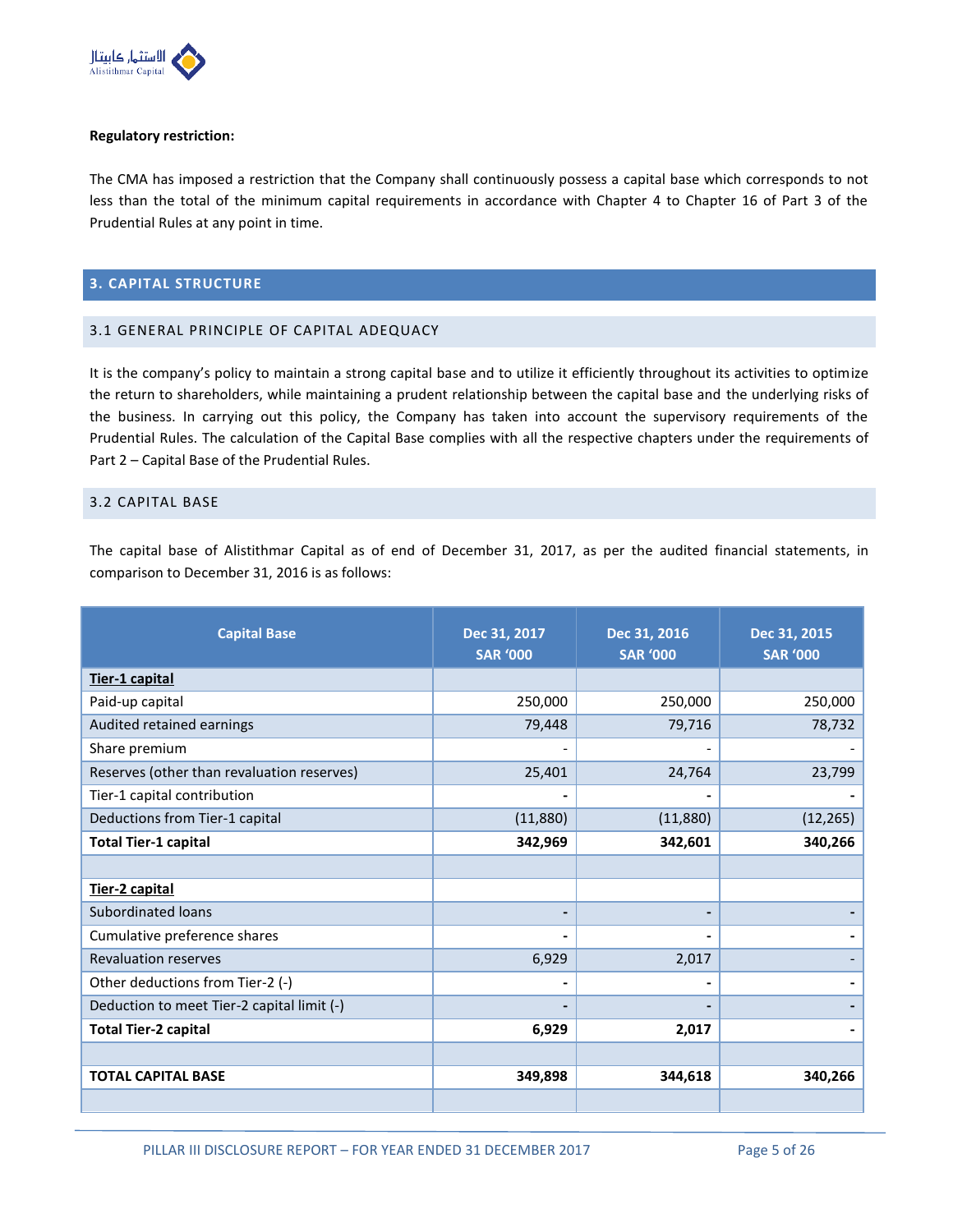

## <span id="page-5-0"></span>**4. CAPITAL ADEQUACY**

#### <span id="page-5-1"></span>4.1 PRINCIPLES OF CAPITAL ADEQUACY

The Company's approach in assessing adequacy of its capital to support current and future activities is envisaged around the following principles:

- It has a process for assessing its overall capital adequacy in relation to its risk profile and a strategy for maintaining capital levels
- A review of company's Internal Capital Adequacy Assessment Process (ICAAP) and capital strategies are undertaken by its management at-least annually, as well as monitoring and ensuring compliance to CMA regulations, with appropriate actions being taken when required
- It is possessing a capital base which corresponds to at-least the minimum capital requirements as per the Prudential Rules

As of December 31, 2017, the Company's total capital ratio was 2.68x which corresponds to an excess capital of SAR 219.29 Mn compared to the total minimum capital requirement of SAR 130.604 Mn that was calculated in accordance with Part 3 – Minimum Capital Requirements of the Prudential Rules.

## <span id="page-5-2"></span>4.2 MINIMUM CAPITAL REQUIREMENTS AND CAPITAL RATIO

The minimum capital requirements of Alistithmar Capital as of end of December 31, 2017 as per the audited financial statements are as follows along with the comparative numbers for the year 2016: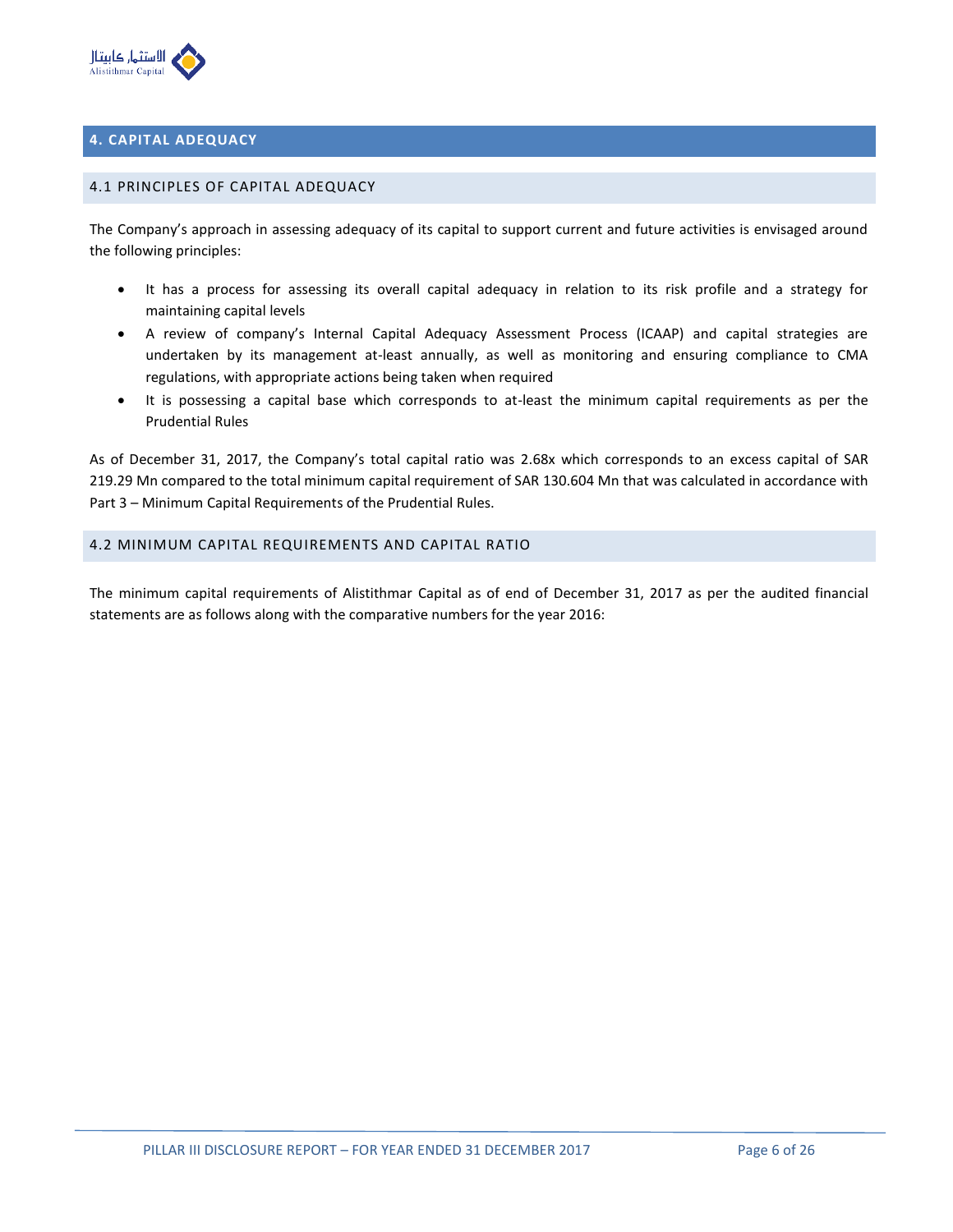

| Exposure class - All figures provided here are in |                          | <b>Exposure before CRM</b>   | <b>Net Exposures</b> | <b>Risk Weighted</b> | <b>Capital</b>     |
|---------------------------------------------------|--------------------------|------------------------------|----------------------|----------------------|--------------------|
| SAR '000 unless stated otherwise                  |                          |                              | after CRM            | <b>Assets</b>        | <b>Requirement</b> |
| For year 31 December 2017                         |                          |                              |                      |                      |                    |
| <b>Credit Risk</b>                                |                          |                              |                      |                      |                    |
| On-balance Sheet Exposures                        |                          |                              |                      |                      |                    |
| <b>Governments and Central Banks</b>              |                          |                              |                      |                      |                    |
| <b>Authorized Persons and Banks</b>               |                          | 695                          | 695                  | 139                  | 19                 |
| Corporates                                        |                          |                              |                      |                      |                    |
| Retail                                            |                          |                              |                      |                      |                    |
| Investments                                       |                          | 110,562                      | 110,562              | 206,543              | 28,916             |
| Securitization                                    |                          |                              |                      |                      |                    |
| <b>Margin Financing</b>                           |                          | 303,416                      | 303,416*             | 455,124              | 63,717             |
| <b>Other Assets</b>                               |                          | 35,526                       | 35,526               | 127,282              | 17,819             |
| <b>Total On-Balance sheet Exposures</b>           |                          | 450,199                      | 450,199              | 789,088              | 110,472            |
| Off-balance Sheet Exposures                       |                          |                              |                      |                      |                    |
| <b>OTC/Credit Derivatives</b>                     |                          |                              |                      |                      |                    |
| Repurchase agreements                             |                          | $\qquad \qquad -$            |                      |                      |                    |
| Securities borrowing/lending                      |                          | $\qquad \qquad \blacksquare$ |                      |                      |                    |
| Commitments                                       |                          | $\overline{\phantom{0}}$     |                      |                      |                    |
| Other off-balance sheet exposures                 |                          |                              |                      |                      |                    |
| <b>Total Off-Balance sheet Exposures</b>          |                          |                              |                      |                      |                    |
| <b>Total On and Off-Balance sheet Exposures</b>   |                          | 450,199                      | 450,199              | 789,088              | 110,472            |
| <b>Prohibited Exposure Risk Requirement</b>       |                          |                              |                      |                      |                    |
| <b>Total Credit Risk Exposures</b>                |                          | 450,199                      | 450,199              | 789,088              | 110,472            |
| <b>Market Risk</b>                                | Long                     | <b>Short</b>                 |                      |                      |                    |
| Interest rate risks                               |                          |                              |                      |                      |                    |
| Equity price risks                                |                          |                              |                      |                      |                    |
| Risks related to investment funds                 |                          |                              |                      |                      |                    |
| Securitization/re-securitization positions        |                          |                              |                      |                      |                    |
| Excess exposure risks                             |                          |                              |                      |                      |                    |
| Settlement risks and counterparty risks           | $\overline{\phantom{0}}$ | $\qquad \qquad -$            |                      |                      |                    |
| Foreign exchange rate risks                       | 6,102                    | 243                          |                      |                      | 156                |
| Commodities risks.                                |                          |                              |                      |                      |                    |
| <b>Total Market Risk Exposures</b>                | 6102                     | 243                          |                      |                      | 156                |
|                                                   |                          |                              |                      |                      |                    |
| <b>Operational Risk</b>                           |                          |                              |                      |                      | 19,976             |
|                                                   |                          |                              |                      |                      |                    |
| <b>Minimum Capital Requirements</b>               |                          |                              |                      |                      | 130,604            |
|                                                   |                          |                              |                      |                      |                    |
| Surplus/(Deficit) in capital                      |                          |                              |                      |                      | 219,294            |
| <b>Total capital ratio (time)</b>                 |                          |                              |                      |                      | 2.68x              |

*\* The Company has CRM techniques, however as per the regulation, since the capital charge is based on the exposures before CRM, the same has been reported here. However, the company has collaterals to cover the exposures to margin financing.*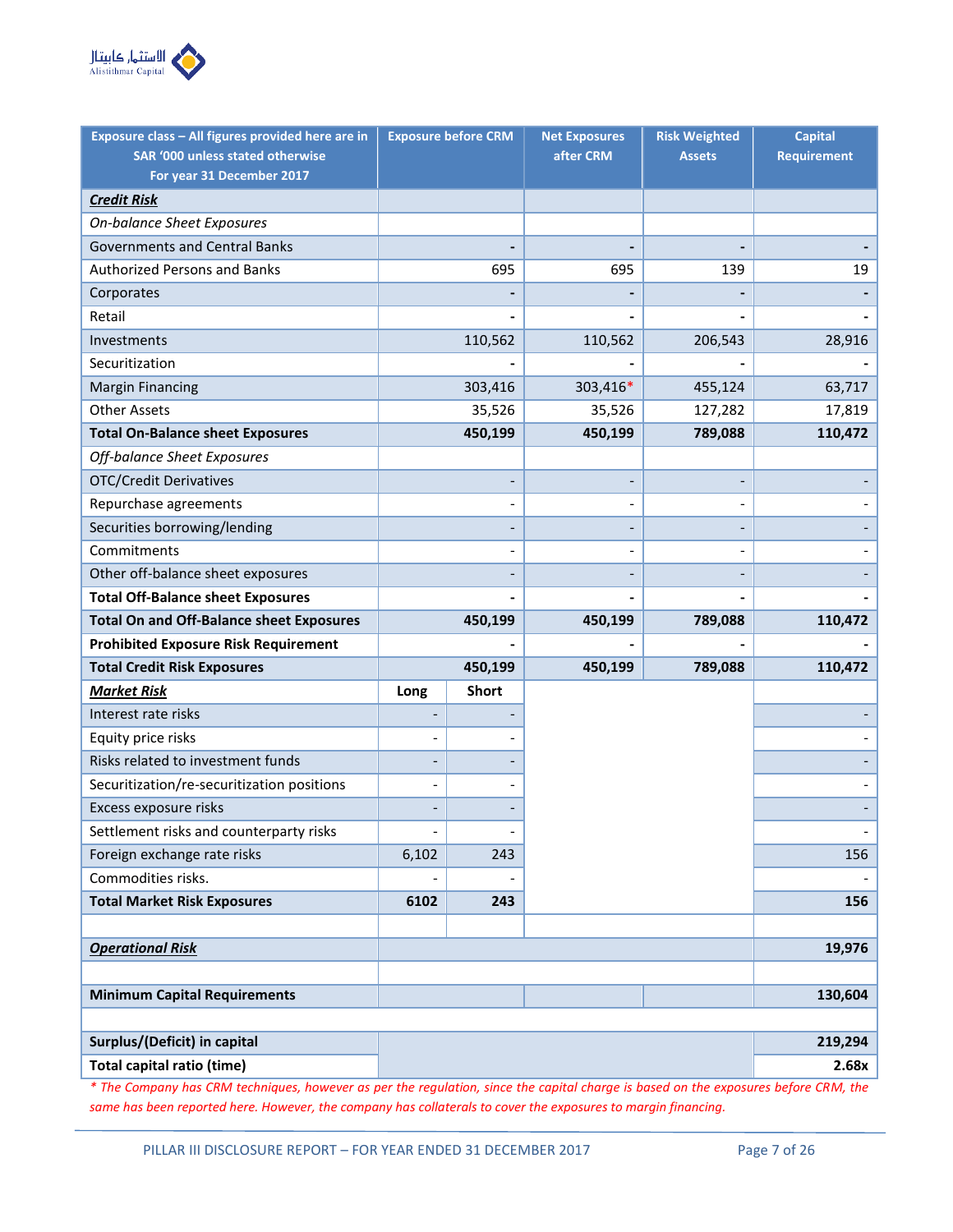

| Exposure class - All figures provided here are in       |                | <b>Exposure before CRM</b> | <b>Net Exposures</b> | <b>Risk Weighted</b> | <b>Capital</b>     |
|---------------------------------------------------------|----------------|----------------------------|----------------------|----------------------|--------------------|
| SAR '000 unless stated otherwise                        |                |                            | after CRM            | <b>Assets</b>        | <b>Requirement</b> |
| For year 31 December 2016                               |                |                            |                      |                      |                    |
| <b>Credit Risk</b><br><b>On-balance Sheet Exposures</b> |                |                            |                      |                      |                    |
| <b>Governments and Central Banks</b>                    |                |                            |                      |                      |                    |
| <b>Authorized Persons and Banks</b>                     |                | 74,741                     |                      |                      |                    |
|                                                         |                |                            | 74,741               | 14,948               | 2,093              |
| Corporates<br>Retail                                    |                |                            |                      |                      |                    |
|                                                         |                |                            |                      |                      |                    |
| Investments<br>Securitization                           |                | 66,520                     | 66,520               | 124,537              | 17,435             |
|                                                         |                |                            |                      |                      |                    |
| <b>Margin Financing</b>                                 |                | 238,890                    | 238,890*             | 358,334              | 50,167             |
| <b>Other Assets</b>                                     |                | 31,827                     | 31,827               | 112,454              | 15,744             |
| <b>Total On-Balance sheet Exposures</b>                 |                | 411,977                    | 411,977              | 610,273              | 85,438             |
| Off-balance Sheet Exposures                             |                |                            |                      |                      |                    |
| <b>OTC/Credit Derivatives</b>                           |                |                            |                      |                      |                    |
| Repurchase agreements                                   |                |                            |                      |                      |                    |
| Securities borrowing/lending                            |                |                            |                      |                      |                    |
| Commitments                                             |                |                            |                      |                      |                    |
| Other off-balance sheet exposures                       |                |                            |                      |                      |                    |
| <b>Total Off-Balance sheet Exposures</b>                |                |                            |                      |                      |                    |
| <b>Total On and Off-Balance sheet Exposures</b>         |                | 411,977                    | 411,977              | 610,273              | 85,438             |
| <b>Prohibited Exposure Risk Requirement</b>             |                |                            |                      |                      |                    |
| <b>Total Credit Risk Exposures</b>                      |                | 411,977                    | 411,977              | 610,273              | 85,438             |
| <b>Market Risk</b>                                      | Long           | <b>Short</b>               |                      |                      |                    |
| Interest rate risks                                     |                |                            |                      |                      |                    |
| Equity price risks                                      |                |                            |                      |                      |                    |
| Risks related to investment funds                       |                |                            |                      |                      |                    |
| Securitization/re-securitization positions              |                |                            |                      |                      |                    |
| Excess exposure risks                                   |                |                            |                      |                      |                    |
| Settlement risks and counterparty risks                 | $\overline{a}$ | $\qquad \qquad -$          |                      |                      |                    |
| Foreign exchange rate risks                             | 29             | 11,056                     |                      |                      | 222                |
| Commodities risks.                                      |                |                            |                      |                      |                    |
| <b>Total Market Risk Exposures</b>                      | 29             | 11,056                     |                      |                      | 222                |
|                                                         |                |                            |                      |                      |                    |
| <b>Operational Risk</b>                                 |                |                            |                      |                      | 19,600             |
|                                                         |                |                            |                      |                      |                    |
| <b>Minimum Capital Requirements</b>                     |                |                            |                      |                      | 105,260            |
|                                                         |                |                            |                      |                      |                    |
| Surplus/(Deficit) in capital                            |                |                            |                      |                      | 239,358            |
| <b>Total capital ratio (time)</b>                       |                |                            |                      |                      | 3.27x              |

*\* The Company has CRM techniques, however as per the regulation, since the capital charge is based on the exposures before CRM, the same has been reported here. However, the company has collaterals to cover the exposures to margin financing.*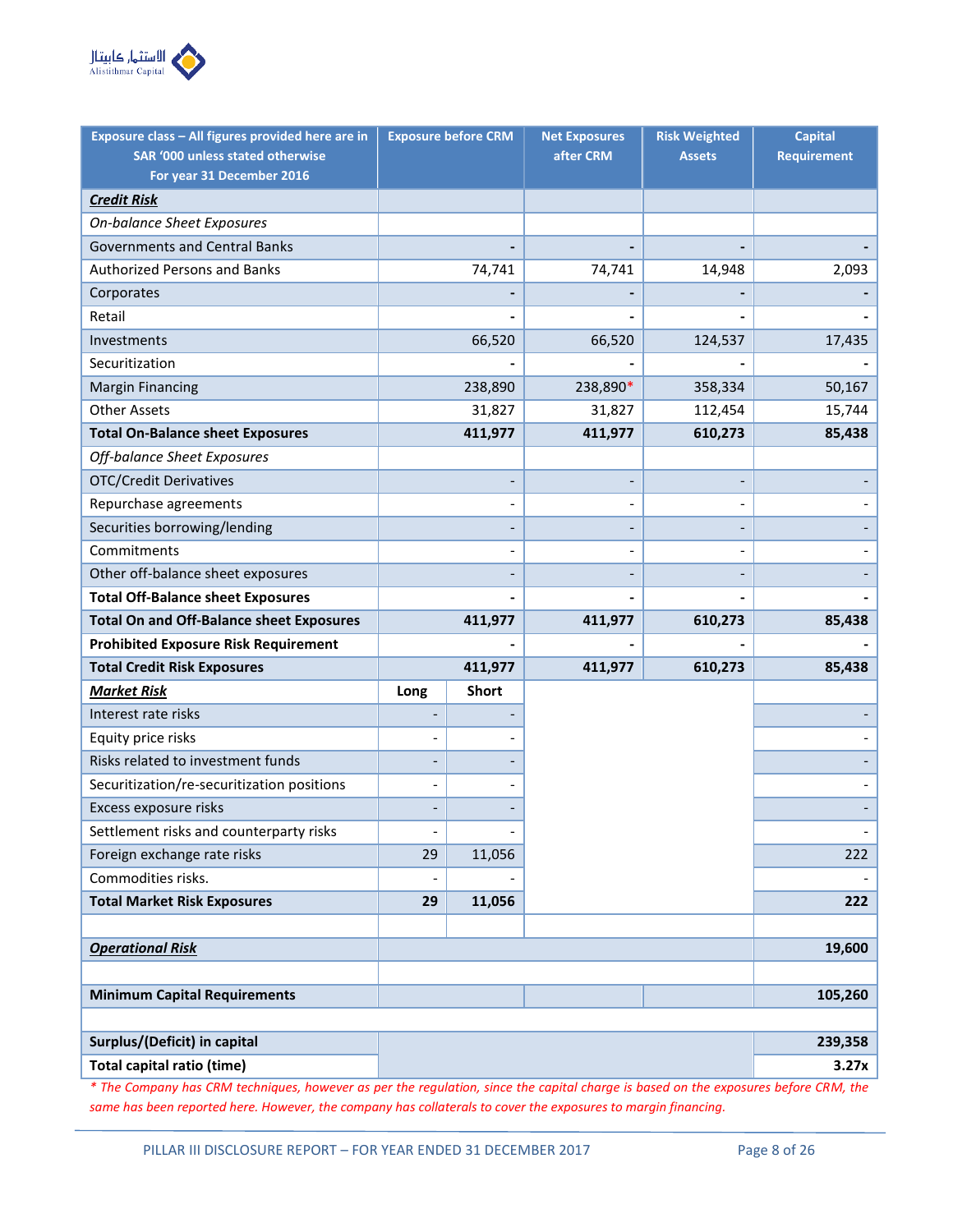

## <span id="page-8-0"></span>**5. RISK MANAGEMENT**

#### <span id="page-8-1"></span>5.1 GENERAL QUALITATIVE DISCLOSURE FOR RISKS

#### 5.1.1 CREDIT RISK

Credit risk is the risk of loss due to an obligor's non-payment of an outstanding debt, loan or other line of credit (either the principal or interest (coupon) or both). The principal sources of credit risk for the Company arise from two potential sources:

- 1. Margin facilities to corporate clients and retail customers both conventional and Islamic facilities
- 2. Proprietary Investments of the Company

With respect to the margin facilities provided by the Company, there is a detailed policy that covers the parameters that should be considered prior to the acceptance of a customer for the provision of margin facilities, rules of disbursement, different controls that need to be in place during the facility period, etc. There are stipulated minimum coverage ratios required for the disbursement of margin facilities depending on the market.

The Risk Management Department is engaged in frequent monitoring of the different limits and controls that are in place for the provision of such facilities. In addition to the minimum coverage ratios, there are controls in terms of maximum limit per customer, tenor limits, margin calls, and various other risk controls in order to minimize the credit risk arising from these facilities.

Margin lending decisions are based on credit scoring models and decision strategies, developed using internal data with behavioral scoring applied. The approval process is reviewed regularly by Board Credit Risk Committee with limit delegations from the Board. Within the company, emphasis is placed on the responsibility for making credit decisions and as such there is a series of delegated approval limits agreed by Board.

In terms of the proprietary investment portfolio, the Company invests only after performing enhanced due diligence on the investment and obtaining appropriate approvals from the Board of the Company through the Board Proprietary Investment Committee. The approval process is very organized and sufficient care is taken while taking those investments moreover they also conform to the Investment Policy guidelines that are approved by the Board.

The company also carries out regular stress tests on the above different aspects to effectively monitor, measure and manage the credit risk that the company is exposed to. The Risk management Manual and the credit policies are all annually reviewed by the Chief Risk Officer who reports independently to the Credit and Risk Committee which is a Board Committee. These are approved by the Board on an annual basis.

Credit risk consumes the largest proportion of the Company's minimum capital requirement. Within the established principles and parameters the company ensures that strict capital discipline is maintained through correct pricing and management of credit risks in relation to the regulatory and economic capital requirements.

Further information on credit risk capital is provided in section 5.2 – Credit Risk Disclosure.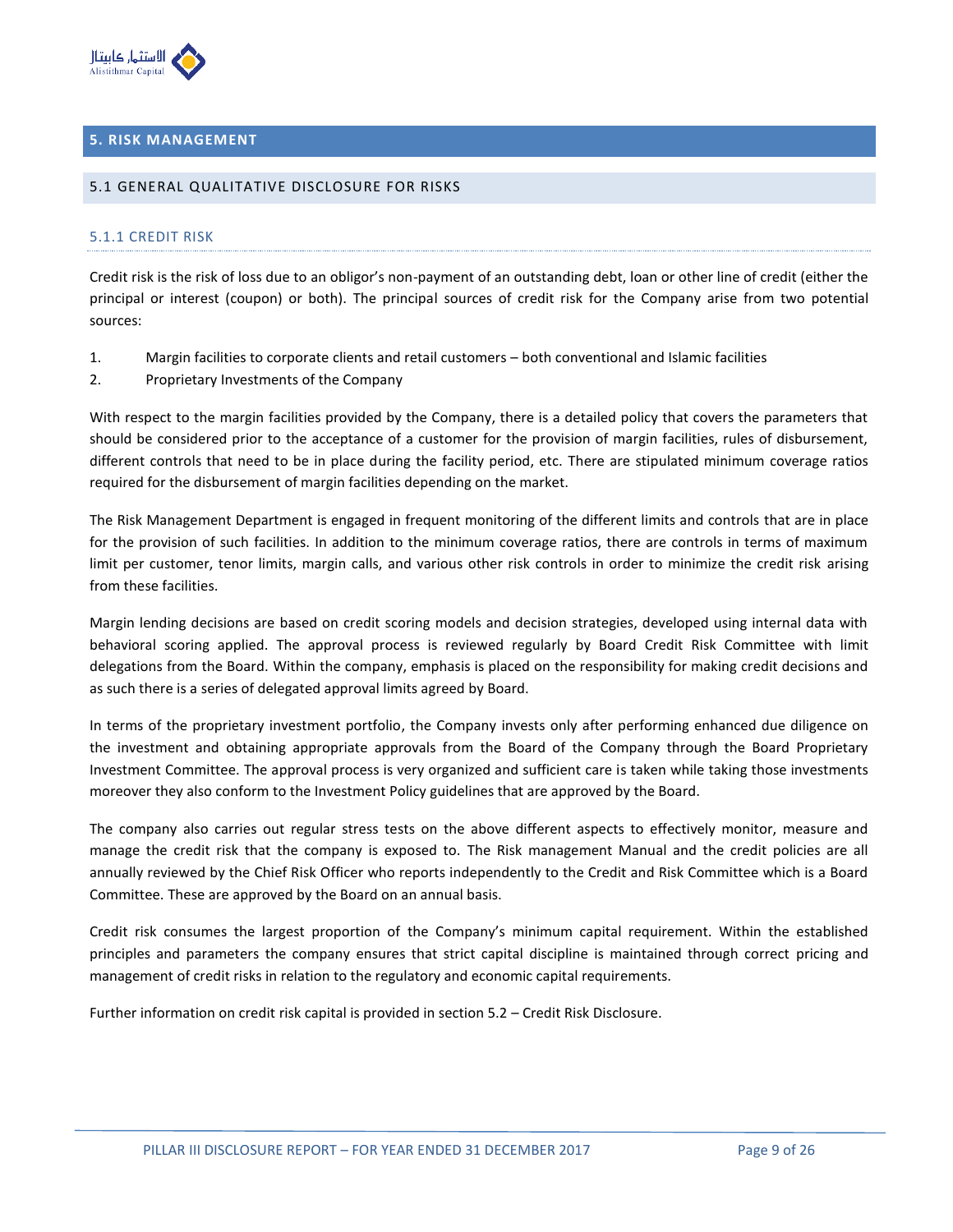

## 5.1.2 MARKET RISK

This is the risk that the value of an investment will decrease due to movements in market factors. The market risk factors considered by the Company are equity risk, interest rate risk, foreign exchange risk, credit spread risk, underwriting risk, commodity risk and settlement risk. The Company has very little market risk given that it does not operate an active trading book. It invests its excess cash in carefully analyzed and selected investment after appropriate due diligence.

The Company does not having an active trading book, however it has established a detailed Investment policy guideline that it should follow which prescribes the trading limits, investment limits, exposure limits, etc. that shall be strictly followed in case of any positions that the Company takes in principal. The Company has a formalized procedure to be followed in case of taking any exposures to investments as Principal. One of the purposes of this procedure was to ensure that the capital adequacy requirements are taken into consideration well before the investment is made. This process is in addition to the formal approval process which requires all such investments taken in principal capacity to be approved by the Board Proprietary Investment Committee having representation of Board members in the Committee.

The monitoring and control of market risk is handled by the risk management function which is responsible for ensuring market risk exposures are measured in accordance with defined policies and reported daily against prescribed control limits.

As noticed in the minimum capital requirements, given the absence of an active trading book, the capital requirements for market risk is very minimal which is only arising from the foreign exchange risk.

Further information on market risk capital is provided in section 5.5 – Market Risk Disclosure.

#### 5.1.3 OPERATIONAL RISK

Operational risk is defined as per Basel II regulations, as the risk of direct or indirect losses resulting from human factors, external events and inadequate or failed internal processes and systems. In general, there are four main causes that are identified in standard operational risk definitions. Operational risk events can occur when there are inadequacies or failures due to:

- People (human factors)
- Processes
- **Systems**
- **External events**

Even though the above is self-explanatory, the above explicitly means, the person doing the activity making an error, the process that supports the activity is flawed, the system that facilitated the activity is broken, or an external event occurs that disrupts the activity.

In order to manage the operational risks within the Company, it operates a 'three line of defense' model as indicated below:

• The first line of defense is business line management. It has the primary responsibility for the identification, management and mitigation of the risks associated with the products and processed of its business. It engages in regular testing and certification of the adequacy and effectiveness of controls and compliance with the company's policies and procedures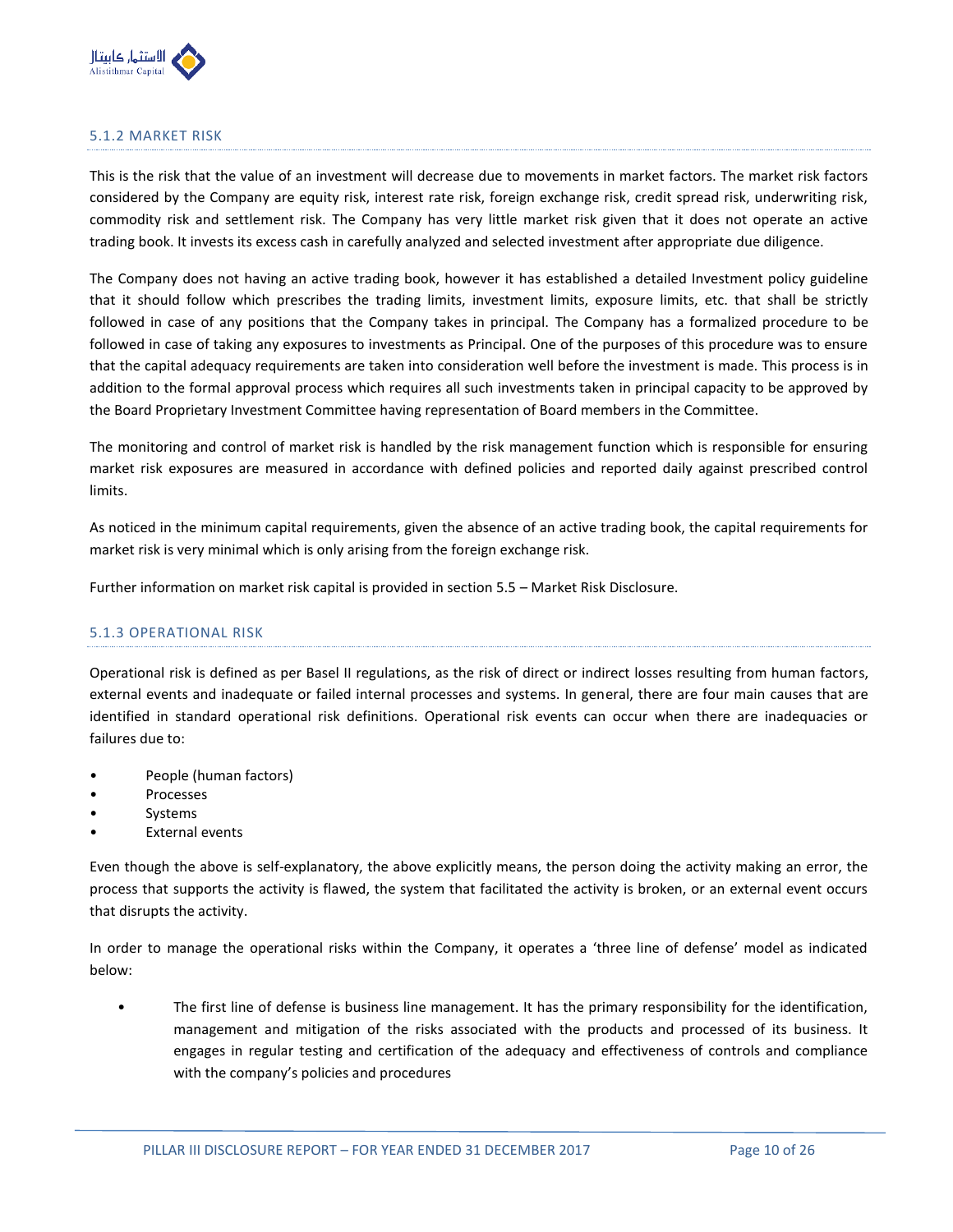

- The second line of defense is the company's Risk Management and Compliance Departments. These departments are responsible for identifying the potential sources of risks that can arise as a result of the differing business lines and support functions in the Company. The Risk Management department is also responsible for the preparation and maintenance of the detailed risk register which identified the potential sources of risk and the possible controls that have to be in place in order to mitigate the identified risks
- The third line of defense is Internal Audit. The Company's internal audit is responsible for assessing compliance with the risk register and for providing independent evaluation of the adequacy and effectiveness of the risk control framework. In addition, the Internal Audit department also takes a risk based audit approach by using the risk register as an input for conducting their audits

In addition, to the above framework, it has been the Company's practice to document detailed policies and procedures, for all business lines and functions within the Company, which shall detail the ways in which things should be carried out to achieve the objectives of the function with minimal errors. The Company's policies and procedures are regularly reviewed by the management and approved by the Board of Directors.

Further information on operational risk capital is provided in section 5.6 – Operational Risk Disclosure.

#### 5.1.4 INTEREST RATE RISK

This is the risk that a movement in interest rates will impact the profitability of the Company. Interest rate risk arises principally from mismatches between the future yield on assets such as margin loans and their respective funding costs, as a result of changes in interest rates.

In order to manage interest rate risk, the pricing of margin loans are carefully performed taking into account the funding costs in order to minimize the mismatch in interest rate spreads. Risk monitoring is done on a periodic basis to assess this risk and to manage it effectively.

The Company does not engage in any hedging techniques to minimize interest rate risk.

There is no interest rate risk in the trading book as the Company does not hold a proprietary trading book.

#### 5.1.5 FOREIGN EXCHANGE RISK

Currency or foreign exchange risk arises from an open position, either overbought (long) or oversold (short), in a foreign currency, creating exposure to a change in the relevant exchange rate.

The Company is not exposed to any Trading Book FX Risk as it does not hold a proprietary trading book.

However the company is exposed to Structural FX risk which arises from non-SAR denominated assets and liabilities in its normal course of business.

## 5.1.6 LIQUIDITY RISK

This is the risk of the Company not having available sufficient resources to enable it to meet its obligations as they fall due or can only secure such resources at excessive cost. The two aspects of liquidity are asset liquidity and funding liquidity.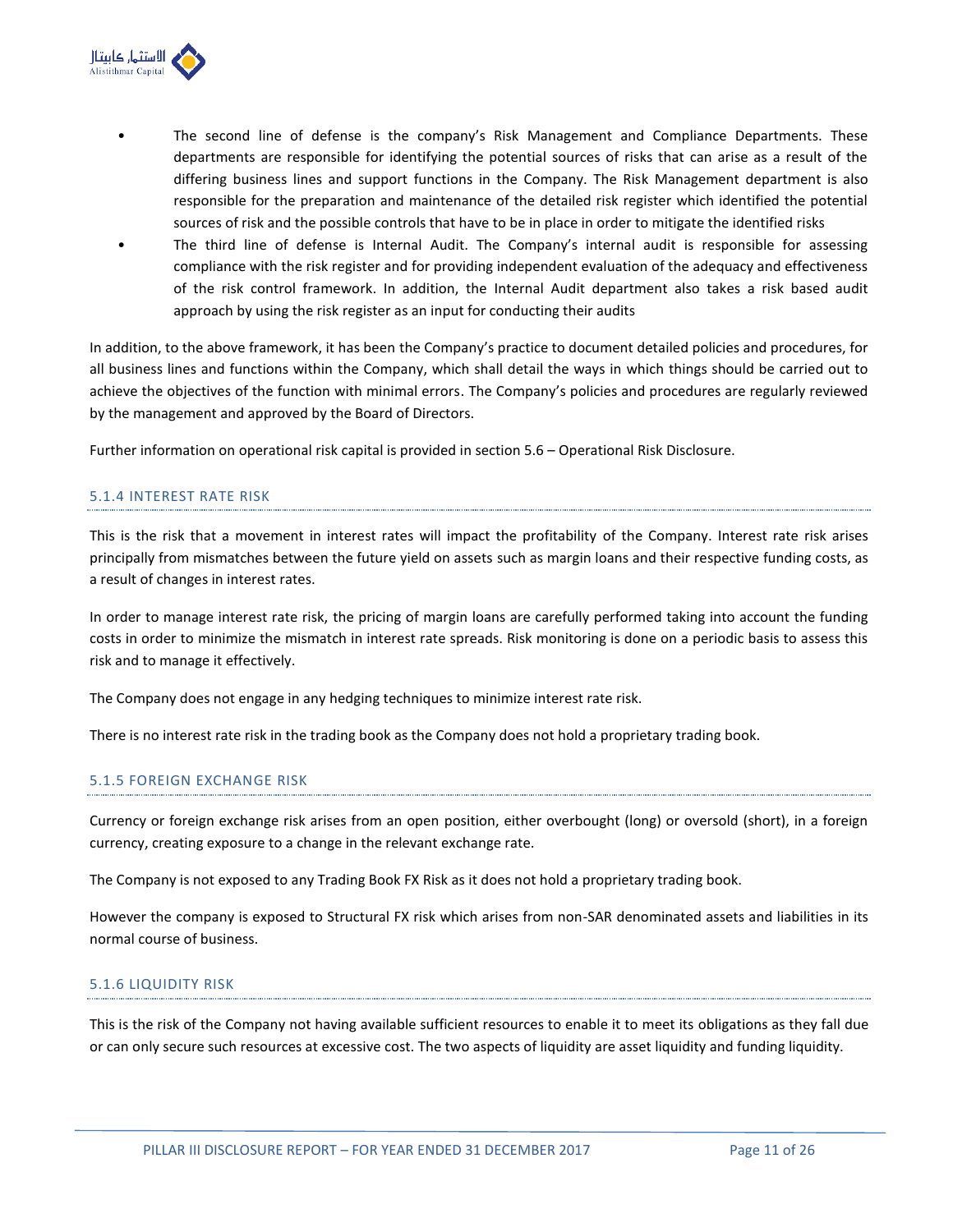

Funding liquidity risk arises when the necessary liquidity to fund obligations cannot be obtained at the expected terms and when required. Asset liquidity risk arises when the assets are not able to be disposed at its current market value without affecting liquidity of the asset.

When it comes to funding liquidity risk, the Company monitors the liquidity position of the company regularly to meet any commitments in a timely manner. The Company also carries out stress testing to assess the worst case scenario in terms of liquidity crisis with a view to assess the company's ability to maintain an adequate capital position in such a scenario.

The Company also closes monitors the availability of funding lines to meet the commitments.

The Company seeks to maintain a cushion of unencumbered, liquid investment that can be liquidated in times of meeting unexpected cash flows arising from the normal course of business.

## 5.1.7 CONCENTRATION RISK

Concentration risk is the possible losses that shall be incurred arising from heavily lopsided exposure to a particular group of counterparties. In terms of the Company, the possible concentration risks that can lead to a loss of capital are from any of the following sources:

- Concentration of its clients whose defaults will result in a direct loss of capital for the Company
- Concentration of its investment portfolio to a few asset classes or few counterparties or few instruments

It needs to be understood that concentration risk is not a stand-alone risk and is a part of the other risk elements such as credit or market risks. However apart from the above direct loss of capital, potential concentration among the Company's clients in terms of its customers shall mean that the income sources of the Company is concentrated and this indirectly could have an impact on the income of the Company – therefore this is also considered as a source of concentration risk.

All approved borrowing limits are subject to credit analysis and assessment as set out in the policies and procedures and there are concentration limits for the same along with the approval matrix. Exposures are monitored on a regular basis, and are overseen by CEO and the Board Credit and Risk Committee.

Prudent sanctioning of any new lending is a key mitigation. In terms of concentration of margin financing clients, as a control measure in order to mitigate and manage concentration risk, a maximum cap has been placed on the margin commitment that can be provided for any single client.

In terms of monitoring the concentration risk, regular reports are being generated by the Risk Management department to monitor the largest exposures and the concentration of these exposures along with their underlying collaterals in order to assess the capital at loss, if any, despite the required coverage requirements.

Moreover, as per the Prudential Rules issued by the CMA, there is a excess exposure limit that has been placed as 25% of the capital base beyond which all such exposures are considered as prohibited exposures. The large exposure reporting limit is 10% of the capital base which is regularly monitored on a monthly basis as part of the CAM submissions.

## 5.1.8 BUSINESS/ECONOMIC RISK

Business risks implies uncertainty in profits or danger of loss and the events that could pose a risk due to some unforeseen events in future, which causes businesses to fail.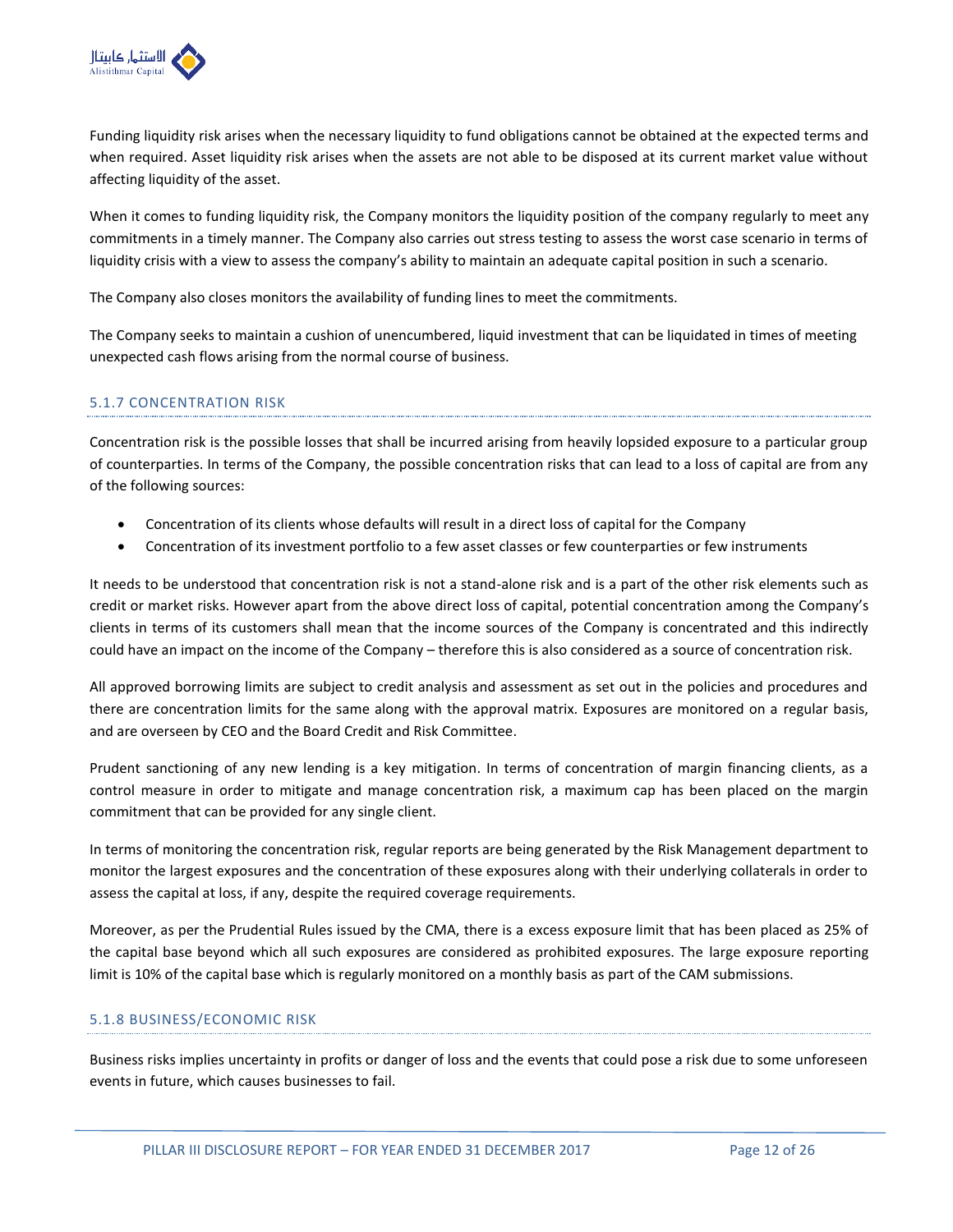

Business risk could arise either due to:

- Internal risks risks arising from events that may happen within the company; or
- External risks risks arising from events that happen out of the company

Economic risk is somewhat related to Business risk, as the former is a key External risk that is prone to happen which may impact the running of the company. Explicitly, economic risk can be described as the likelihood that the company will be affected by macroeconomic conditions such as government regulation, exchange rates, or political stability, most commonly in a foreign country.

The key potential business risks are identified as part of the budgeting and forecasting process. The outcome of this process forms the basis for sensitivity analysis of the net income, which is incorporated as part of the annual budget report presented to the Board of Directors for approval. Business risk is covered by the budgeted income. Moreover, the company usually does an ongoing review of its performance against the budget and in addition also takes into account the current market conditions and economic factors and incorporates this in order to revise the forecasted financial statements of the company in order to assess its position against where it was expected to be in the budgets.

In terms of economic risk, the risk management department does a regular stress testing which takes into account some distressed macro-economic conditions in order to assess the impact on the net income of the company.

With respect to managing the risk of key positions within the company, the company has a detailed succession plan for all of the key positions within the company so that there is no disruption in business activity or impact rising from such instances.

## 5.1.9 STRATEGIC RISK

The risk that the medium and long term profitability of the company could be adversely impacted by the failure to either identify and implement the correct strategy or not being able to meet its business objectives, targets or losing the support from its shareholders.

This is somewhat related to the business risk and economic risk elements identified above and are not significantly different from those risks and the factors relating to those. Competition risk could be one of the primary causes of strategic risk.

Competition risk is the risk of intense competition from the competitors. Keeping in view the business cycle of the investment management industry in the Kingdom, the risk of competitors and new entrants is phenomenal.

The strategy department on a regular basis and variations monitors the strategic risks, if any are reported to the Board to refine the Company's strategy in light of market developments.

The Company in an effort to have a clear direction had developed a medium term strategic plan ranging over the next 5 years, which identifies clearly the objectives of the company and how it intends to achieve them.

## 5.1.10 COMPLIANCE RISK

Compliance risk is the current and prospective risk of non-conformance with applicable, laws, rules and regulations set forth by the CMA and other governmental and supervising agencies within the Kingdom of Saudi Arabia, in addition to the best and common practices and ethical standards. These risks also arise in situations where the laws or rules governing the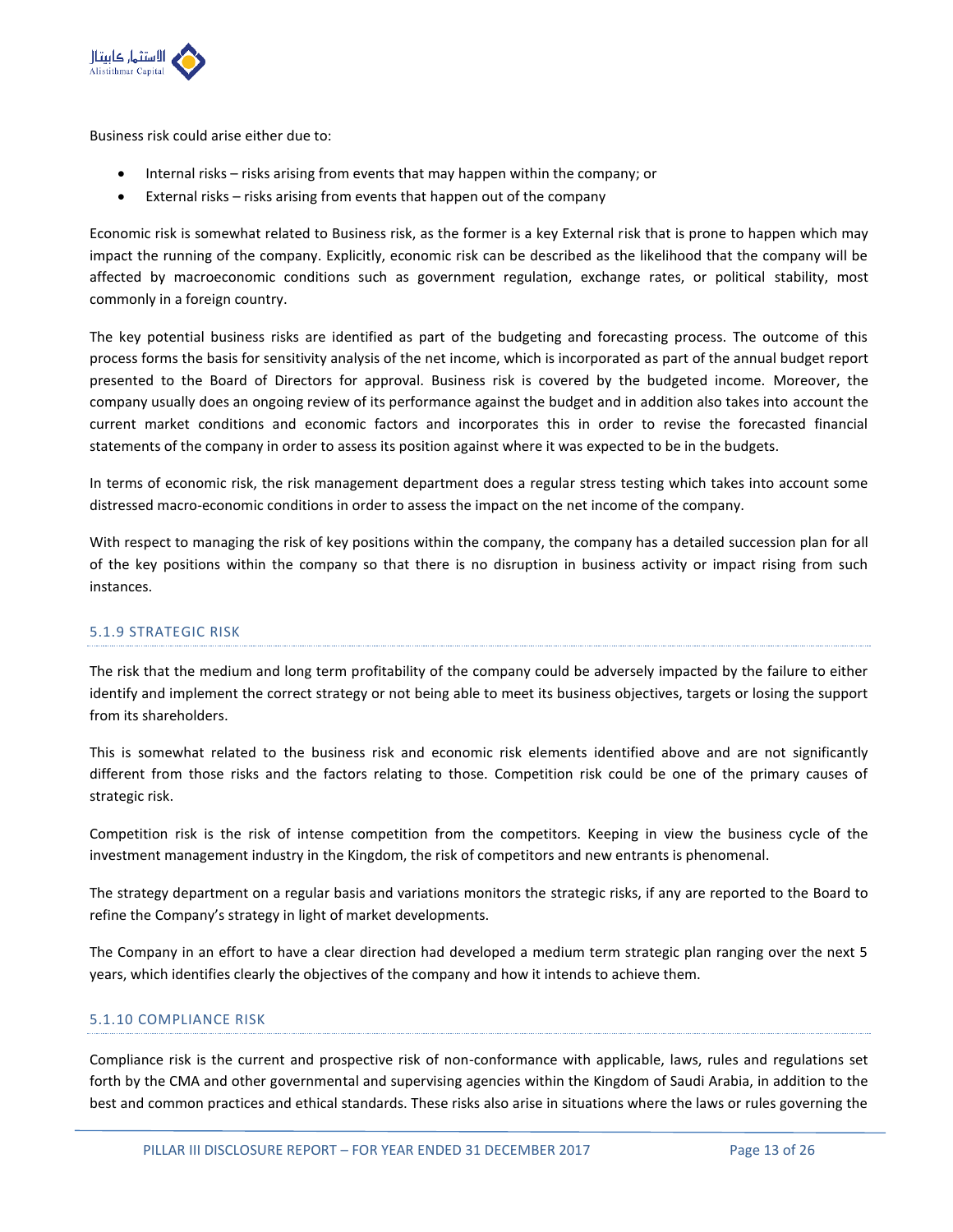

company's products or activities of its clients may be ambiguous or untested. These risks expose the institution to fines, civil money penalties, payment of damages, voiding of contracts and it might reach the cancelation of the investment licenses for major braches. Compliance risk can lead to diminished reputation, reduced franchise value, limited business opportunities, reduced expansion potential, and an inability to enforce contracts.

Compliance, Regulatory and Statutory risks are within the overall responsibilities of the Compliance Department. The Compliance Department is responsible for managing regulatory and compliance risks. The Company measures its vulnerability to loss (on an on-going basis) under potential litigations arising due to various reasons listed above.

The Compliance Committee reports to the Audit Committee, which is a Board committee with its key findings and observations on a regular basis. Moreover, the Compliance department also carries out a regular compliance monitoring program to identify the key compliance issues relating to different business and functional activities.

#### 5.1.11 REPUTATION RISK

Reputation risks relate to risks that could damage reputation or standing of the company in the marketplace. Materialization of reputation risk could lead to perceptions of poor corporate governance and inability / lack of commitment in being able to provide valuable services to clients.

Possible sources of reputation risk have been identified as follows:

- Regulatory or legal compliance failure;
- Unethical practice by company employee;
- Failure to deliver minimum standards of service;
- Failure to achieve financial performance targets;
- Poor crisis management;
- Security breach;
- Failure to meet market expectations;
- Ineffective Business Continuity Plans; and
- Inadequate IT services

Reputational risk is not a stand-alone risk and is inherent and derived from any of the other risks that have been detailed above. As these are not stand alone risks, proper and efficient management of the underlying risks which are prone to result in these risks is critical to avoid reputation risk.

#### <span id="page-13-0"></span>5.2 CREDIT RISK DISCLOSURE – ADDITIONAL DISCLOSURES

#### 5.2.1 PAST DUE LOANS

A loan is considered past due if it is not repaid on the payment due date or maturity date.

#### 5.2.2 IMPAIRED LOANS

The Company regularly monitors the past due loans and the duration of such past due exposures. Based on its internal approved policies depending on how long the loan has been past due and the presence of financial collateral, the Company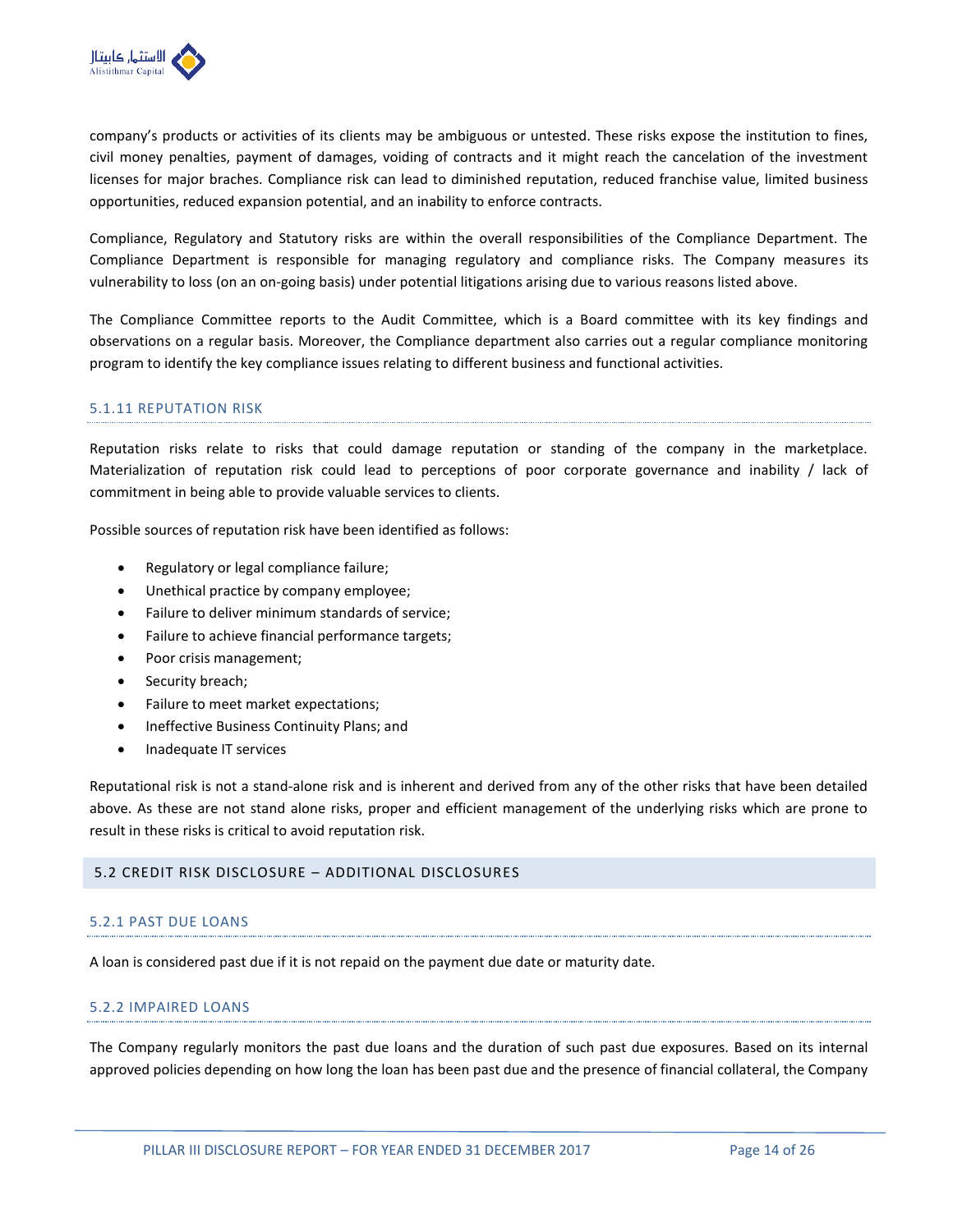

decides to write off the loan amount. However this shall be only done with the approval of the Board Credit and Risk Committee. There are no general provisions being created for the margin loan portfolio given the strong controls in place.

## 5.2.3 CREDIT RATING SCALES AND CREDIT RISK WEIGHTS

The Company for the purpose of assigning ratings uses the three globally recognized credit rating institutions namely:

- 1. Moody's Investors Service
- 2. Standard and Poor's Ratings Group
- 3. Fitch Group

Credit ratings of all exposures are individually determined from the above credit rating agencies and mapped to the exposures assigning a risk weight according to the Prudential Rules. The alignment of alphanumeric scales of each agency to risk buckets is as follows:

| Moody's        | <b>Standard &amp; Poor's</b> | <b>Fitch</b> |
|----------------|------------------------------|--------------|
| Aaa            | AAA                          | AAA          |
| Aa1            | AA+                          | AA+          |
| Aa2            | AA                           | AA           |
| Aa3            | AA-                          | AA-          |
| A1             | A+                           | $A+$         |
| A2             | Α                            | Α            |
| A <sub>3</sub> | A-                           | A-           |
| Baa1           | BBB+                         | BBB+         |
| Baa2           | <b>BBB</b>                   | <b>BBB</b>   |
| Baa3           | BBB-                         | BBB-         |
| Ba1            | BB+                          | BB+          |
| Ba2            | BB                           | BB           |
| Ba3            | BB-                          | BB-          |
| <b>B1</b>      | $B+$                         | $B+$         |
| <b>B2</b>      | B                            | B            |
| B <sub>3</sub> | <b>B-</b>                    | <b>B-</b>    |
| Caa1           | $CCC+$                       | $CCC+$       |
| Caa2           | ccc                          | ccc          |
| Caa3           | CCC-                         | CCC-         |
| Ca             | CC                           | CC           |
| C              | С                            | С            |
| <b>NR</b>      | D                            | D            |
|                | <b>NR</b>                    | <b>NR</b>    |

In case of differing ratings by the different rating agencies, as the prudent basis, the minimum of the three available ratings are taken to account for the risks.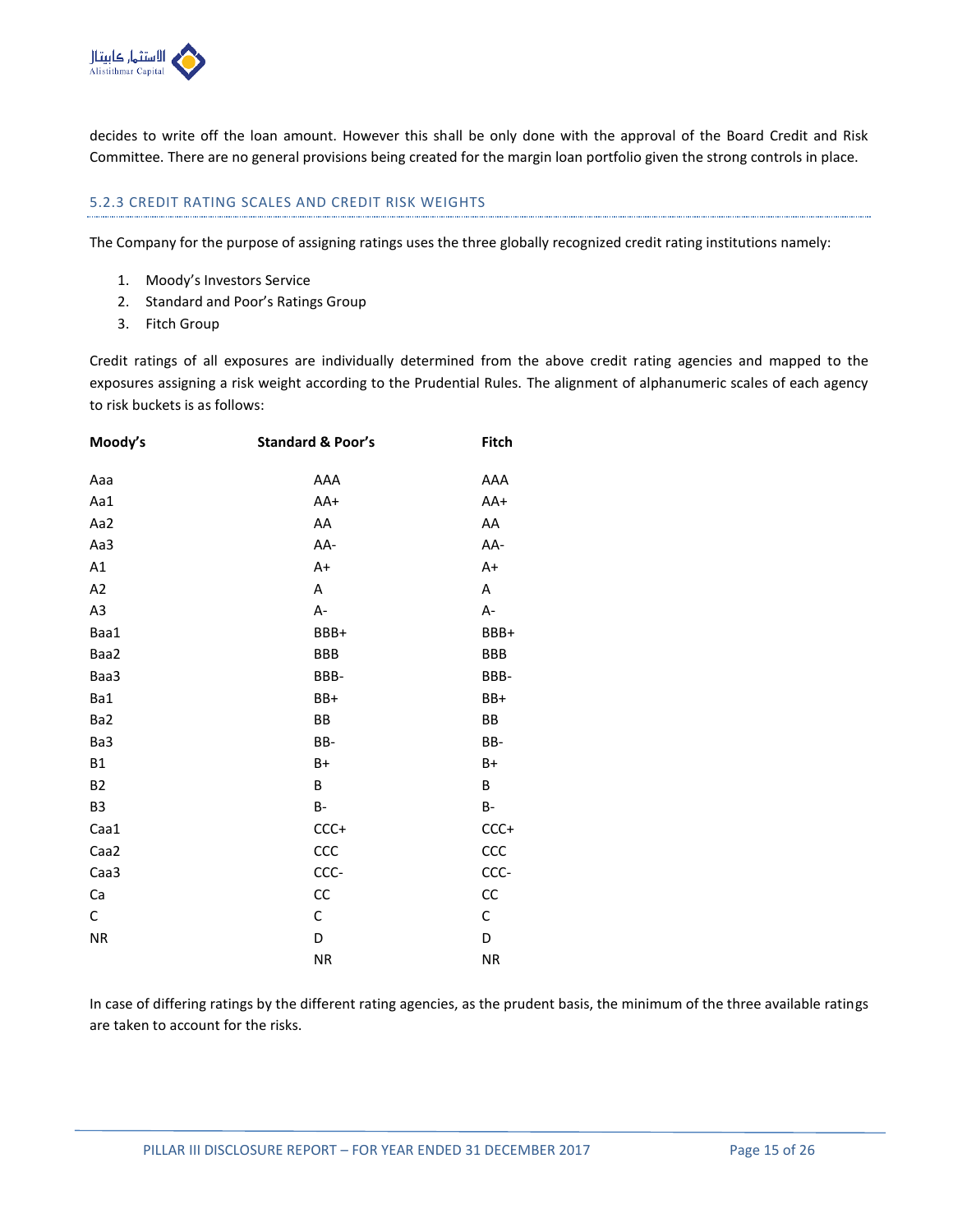

The following are the mappings between the credit rating from each credit rating agency and the credit quality steps with respect to non-trading activities. This is in compliance with the Prudential Rules issued by the CMA.

| <b>Credit Quality Step</b><br>for long term<br>ratings | <b>S&amp;P</b> | <b>Fitch</b>   | Moody's                          |
|--------------------------------------------------------|----------------|----------------|----------------------------------|
| 1                                                      | AAA to AA-     | AAA to AA-     | Aaa to Aa3                       |
| $\overline{2}$                                         | $A+$ to $A-$   | $A+$ to $A-$   | A1 to $A3$                       |
| 3                                                      | BBB+ to BBB-   | BBB+ to BBB-   | Baa1 to Baa3                     |
| 4                                                      | BB+ to BB-     | BB+ to BB-     | Ba1 to Ba3                       |
| 5                                                      | $B+$ to $B-$   | $B+$ to $B-$   | B <sub>1</sub> to B <sub>3</sub> |
| 6                                                      | CCC+ and below | CCC+ and below | Caa1 and below                   |
| 7                                                      | Non rated      | Non rated      | Non rated                        |

| <b>Credit Quality Step</b><br>for short term<br>ratings | S&P            | <b>Fitch</b>   | Moody's   |  |  |
|---------------------------------------------------------|----------------|----------------|-----------|--|--|
| 1                                                       | $A-1+$ , $A-1$ | $F1+, F1$      | $P-1$     |  |  |
| $\mathfrak z$                                           | $A-2$          | F <sub>2</sub> | $P-2$     |  |  |
| 3                                                       | $A-3$          | F <sub>3</sub> | $P-3$     |  |  |
| 4                                                       | Below A-3      | Below F3       | Not Prime |  |  |
| 5                                                       | Non rated      | Non rated      | Non rated |  |  |

The risk weights for the different exposure types are as follows:

| <b>Credit Quality Step</b>                                                                                                | $\mathbf{1}$ | 2   | 3    | 4    | 5    | 6    | 7    |
|---------------------------------------------------------------------------------------------------------------------------|--------------|-----|------|------|------|------|------|
| Exposure to government or central<br>banks                                                                                | 0%           | 20% | 50%  | 100% | 100% | 150% | 150% |
| Exposure to authorized persons and<br>banks                                                                               | 20%          | 50% | 100% | 100% | 100% | 150% | 150% |
| Exposures to authorized persons,<br>banks and foreign equivalents with<br>an original maturity of three months<br>or less | 20%          | 20% | 20%  | 50%  | 50%  | 150% | 150% |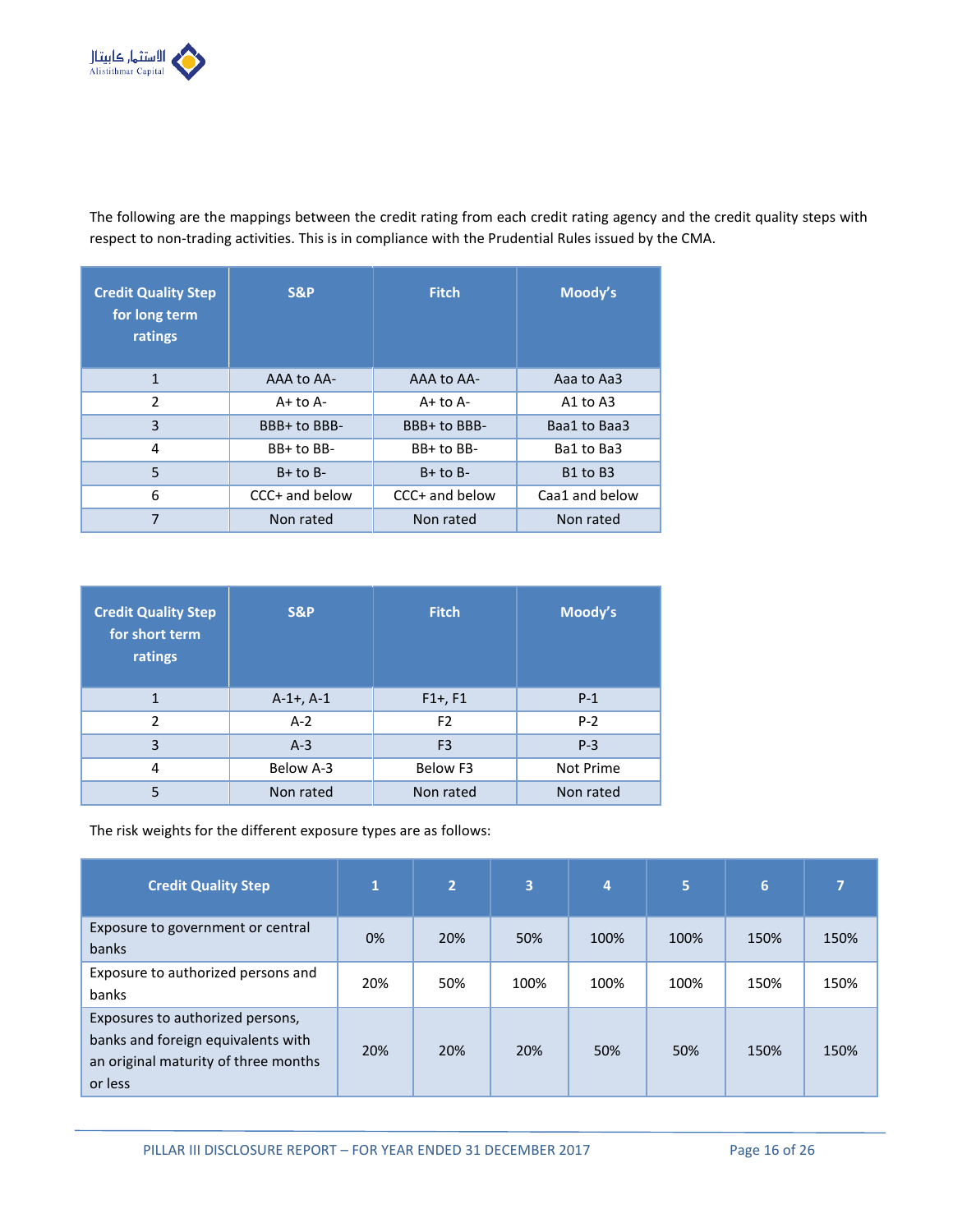

| Exposure to corporates                 | 20% | 50% | 100% | 200% | 400% | 714% | 714% |
|----------------------------------------|-----|-----|------|------|------|------|------|
| Exposure to securitization positions   | 20% | 50% | 100% | 350% | 714% | 714% | 714% |
| Exposure to re-securitization position | 20% | 50% | 100% | 350% | 714% | 714% | 714% |
| Exposure to investment funds           | 20% | 50% | 100% | 100% | 150% | 150% | 150% |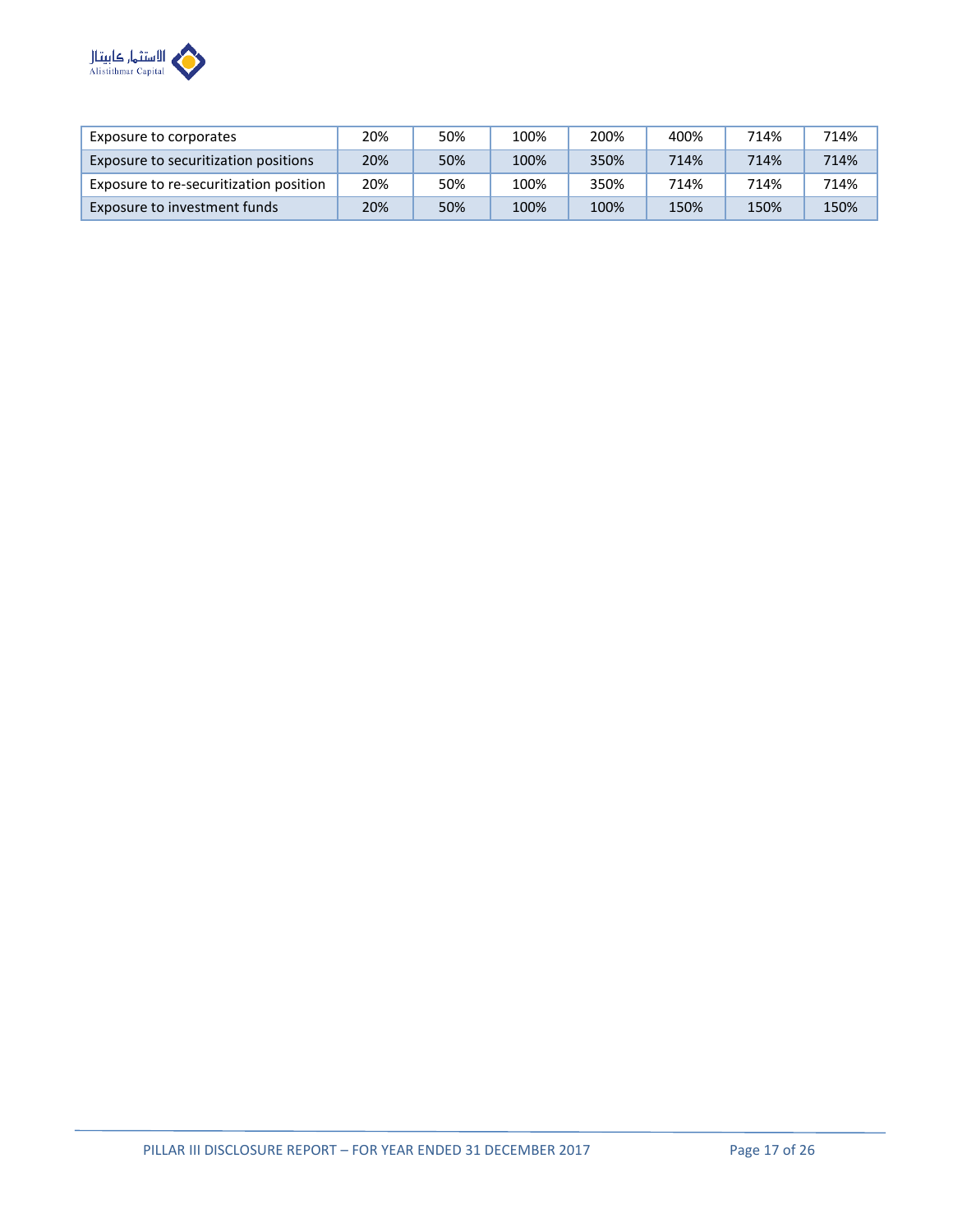|                                          | Exposures after netting and credit risk mitigation - as of Dec 31, 2017 |                                      |                                   |                          |                          |                          |                          |                          |                          |                              |                                         |                                                                |                                                |
|------------------------------------------|-------------------------------------------------------------------------|--------------------------------------|-----------------------------------|--------------------------|--------------------------|--------------------------|--------------------------|--------------------------|--------------------------|------------------------------|-----------------------------------------|----------------------------------------------------------------|------------------------------------------------|
| Risk<br>Weight                           | Govt and<br>Central<br>banks                                            | Administrati<br>ve bodies<br>and NGO | Authorized<br>person and<br>banks | Margin<br>Financing      | Corporates               | Retail                   | Past due<br>items        | Investments              | Securitization           | Other<br>assets              | Off balance<br>sheet<br>commitmen<br>ts | <b>Total</b><br>Exposure<br>after<br>netting and<br><b>CRM</b> | <b>Total Risk</b><br>Weighted<br><b>Assets</b> |
| 0%                                       | $\sim$                                                                  | $\sim$                               | $\overline{\phantom{a}}$          | $\overline{\phantom{a}}$ | $\overline{\phantom{a}}$ | $\overline{\phantom{a}}$ | $\sim$                   | $\sim$                   | $\blacksquare$           | 15                           | $\sim$                                  | 15                                                             | 0                                              |
| 20%                                      | $\sim$                                                                  | $\sim$                               | 695                               | $\overline{\phantom{a}}$ | $\overline{\phantom{a}}$ | $\overline{\phantom{a}}$ | $\overline{\phantom{a}}$ | $\overline{\phantom{a}}$ | $\sim$                   | $\overline{\phantom{a}}$     | $\overline{\phantom{a}}$                | 695                                                            | 139                                            |
| 50%                                      | $\overline{\phantom{a}}$                                                | $\sim$                               | $\sim$                            | $\overline{\phantom{a}}$ | $\overline{\phantom{a}}$ | $\overline{\phantom{a}}$ | $\overline{\phantom{a}}$ | $\overline{\phantom{a}}$ | $\overline{\phantom{a}}$ | $\overline{\phantom{a}}$     | $\overline{\phantom{a}}$                | $\overline{\phantom{a}}$                                       | $\overline{\phantom{0}}$                       |
| 100%                                     | $\sim$                                                                  | $\overline{\phantom{a}}$             | $\overline{\phantom{a}}$          |                          | $\overline{\phantom{a}}$ | $\overline{\phantom{a}}$ | $\overline{\phantom{a}}$ | $\sim$                   | $\overline{\phantom{a}}$ | $\overline{\phantom{a}}$     |                                         | $\overline{\phantom{a}}$                                       |                                                |
| 150%                                     | $\overline{\phantom{a}}$                                                | $\overline{\phantom{a}}$             | $\overline{\phantom{a}}$          | 303,416*                 | $\overline{\phantom{a}}$ | $\overline{\phantom{a}}$ | $\overline{\phantom{a}}$ | 83,429                   | $\overline{\phantom{a}}$ | $\overline{\phantom{a}}$     | $\overline{\phantom{a}}$                | 386,845                                                        | 580,268                                        |
| 200%                                     | $\overline{\phantom{a}}$                                                | $\overline{\phantom{a}}$             | $\overline{\phantom{a}}$          | $\overline{\phantom{a}}$ | $\overline{\phantom{a}}$ | $\overline{\phantom{a}}$ | $\overline{\phantom{a}}$ |                          | $\overline{\phantom{a}}$ | $\overline{\phantom{a}}$     | $\overline{\phantom{a}}$                | $\overline{\phantom{a}}$                                       |                                                |
| 300%                                     | $\sim$                                                                  | $\sim$                               | $\overline{\phantom{a}}$          | $\sim$                   | $\overline{\phantom{a}}$ | $\overline{\phantom{a}}$ | $\overline{\phantom{a}}$ | 27,131                   | $\overline{\phantom{a}}$ | 30,499                       | $\overline{\phantom{a}}$                | 57,630                                                         | 172,890                                        |
| 400%                                     | $\qquad \qquad \blacksquare$                                            | $\overline{\phantom{a}}$             | $\overline{\phantom{a}}$          | $\overline{\phantom{a}}$ | $\overline{\phantom{a}}$ | $\overline{\phantom{a}}$ | $\qquad \qquad -$        | $\overline{\phantom{a}}$ | $\overline{\phantom{a}}$ | $\overline{\phantom{a}}$     | $\overline{\phantom{a}}$                | $\overline{\phantom{a}}$                                       |                                                |
| 500%                                     | $\sim$                                                                  | $\sim$                               | $\overline{\phantom{a}}$          | $\blacksquare$           | $\overline{\phantom{a}}$ | $\overline{\phantom{a}}$ | $\overline{\phantom{a}}$ | $\mathbf{1}$             | $\overline{\phantom{a}}$ | $\overline{\phantom{a}}$     | $\overline{\phantom{a}}$                | $\mathbf{1}$                                                   | 5                                              |
| 714%                                     | $\overline{\phantom{a}}$                                                | $\overline{\phantom{a}}$             | $\overline{\phantom{a}}$          | $\overline{\phantom{a}}$ | $\overline{\phantom{a}}$ | $\overline{\phantom{a}}$ | $\overline{\phantom{a}}$ | $\overline{\phantom{a}}$ | $\sim$                   | 5,012                        | $\overline{\phantom{a}}$                | 5,012                                                          | 35,786                                         |
| Avg<br><b>Risk</b><br>Weight             | $\overline{\phantom{a}}$                                                | $\overline{\phantom{a}}$             | 20.00%                            | 150.00%                  | $\overline{\phantom{a}}$ | $\overline{\phantom{a}}$ | $\sim$                   | 186.81%                  | $\overline{\phantom{a}}$ | 358.28%                      |                                         | N/A                                                            | N/A                                            |
| <b>Deduct</b><br>from<br>capital<br>base | $\overline{\phantom{a}}$                                                | $\overline{\phantom{a}}$             | $\overline{\phantom{a}}$          | $\overline{\phantom{a}}$ | $\overline{\phantom{a}}$ | $\overline{\phantom{a}}$ | $\overline{\phantom{a}}$ | $\overline{\phantom{a}}$ | $\overline{\phantom{a}}$ | $\qquad \qquad \blacksquare$ | $\overline{\phantom{a}}$                | $\blacksquare$                                                 |                                                |

## 5.2.4 CREDIT RISK QUANTITATIVE DISCLOSURES – RISK WEIGHT AND EXPOSURES

*All of the above figures are in SAR '000*

*The average risk weights have been calculated based on the weighted average weights for the different exposure types under the respective category*

*\* The Company has CRM techniques, however as per the regulation, since the capital charge is based on the exposures before CRM, the same has been reported here. However, the company has collaterals to cover the exposures to margin financing.*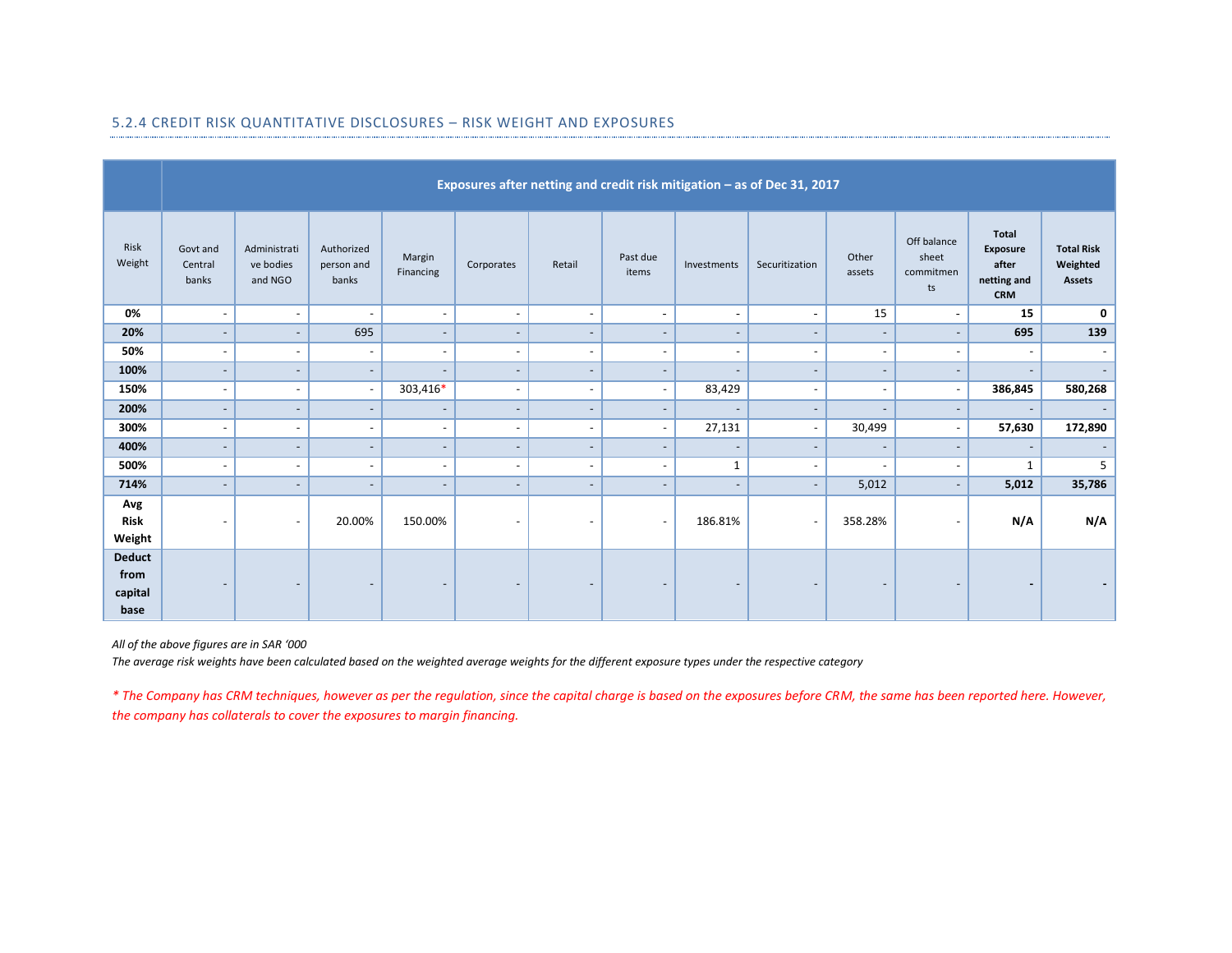#### 5.2.5 CREDIT RISK QUANTITATIVE DISCLOSURES –IMPAIRMENTS AND PAST DUE EXPOSURES

#### Not applicable

There have been no past due exposures as of December 31, 2017. With respect to impairments please refer to section 5.2.2. There have been no impaired assets as of December 31, 2017.

#### 5.2.6 CREDIT RISK QUANTITATIVE DISCLOSURES –GEOGRAPHICAL EXPOSURES

| All figures are in SAR '000  | <b>Kingdom of</b><br>Saudi Arabia |
|------------------------------|-----------------------------------|
| On balance sheet exposures   |                                   |
| Authorized persons and banks | 695                               |
| Investments                  | 110,562                           |
| <b>Margin Financing</b>      | 303,416                           |
| Other assets                 | 35,526                            |
| Off balance sheet exposures  |                                   |

## 5.2.7 CREDIT RISK QUANTITATIVE DISCLOSURES –RESIDUAL CONTRACTUAL MATURITY OF CREDIT EXPOSURES

| All figures are in SAR '000  | Less than 3<br>months    | 3 months to 1<br>vear | 1 year to 5<br>years | More than 5<br><b>vears</b> | <b>No fixed</b><br>maturity |  |
|------------------------------|--------------------------|-----------------------|----------------------|-----------------------------|-----------------------------|--|
| On balance sheet exposures   |                          |                       |                      |                             |                             |  |
| Authorized persons and banks | -                        |                       |                      |                             | 695                         |  |
| Investments                  | 7,024                    |                       | 27,131               |                             | 76,407                      |  |
| <b>Margin Financing</b>      | 12,315                   | 71,601                |                      |                             | 219,499                     |  |
| Other assets                 | 1,050                    | 5,745                 | 13,511               | -                           |                             |  |
| Off balance sheet exposures  | $\overline{\phantom{0}}$ | -                     |                      |                             |                             |  |

## 5.2.8 CREDIT RISK QUANTITATIVE DISCLOSURES –RECONCILIATION REPORT FOR PROVISIONS AND IMPAIRMENTS

#### Not applicable

There have been no past due exposures as of December 31, 2017. With respect to impairments please refer to section 5.2.2. There have been no impaired assets as of December 31, 2017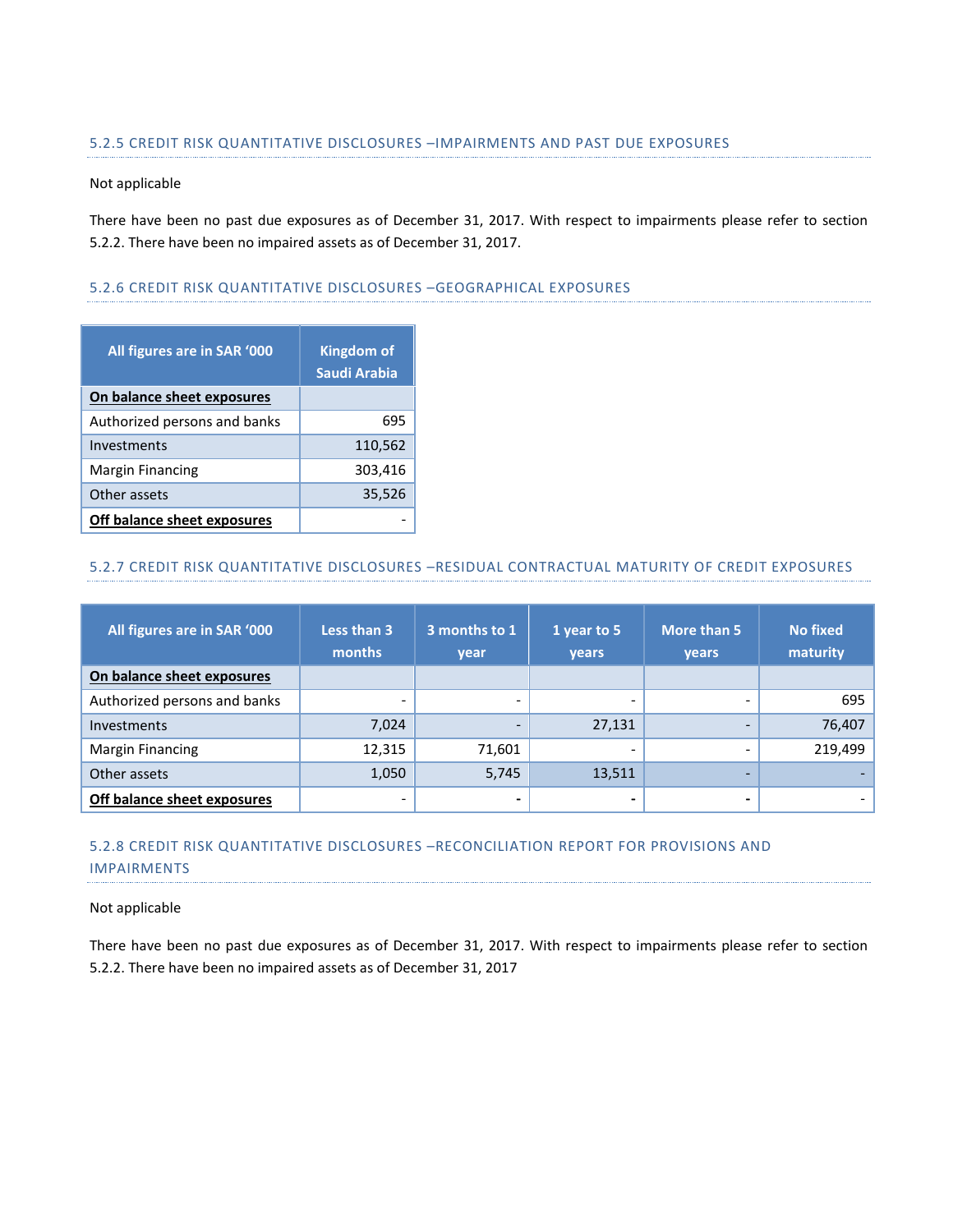

## 5.2.9 CREDIT RISK QUANTITATIVE DISCLOSURES –CREDIT RISK'S RATED EXPOSURE

## **Long Term Ratings of Counterparties**

|                         | Credit step<br>1         | Credit step<br>$\overline{2}$ | Credit step<br>3         | Credit step<br>4         | Credit step<br>5             | Credit step<br>$6\phantom{1}$ | Credit step<br>7(N/R) |
|-------------------------|--------------------------|-------------------------------|--------------------------|--------------------------|------------------------------|-------------------------------|-----------------------|
| On and Off balance      |                          |                               |                          |                          |                              |                               |                       |
| sheet exposures         |                          |                               |                          |                          |                              |                               |                       |
| Government and          |                          |                               |                          |                          |                              |                               |                       |
| <b>Central Banks</b>    |                          |                               |                          |                          |                              |                               |                       |
| Authorized Persons and  |                          | -                             | 695                      |                          | $\qquad \qquad$              |                               |                       |
| <b>Banks</b>            |                          |                               |                          |                          |                              |                               |                       |
| Corporates              | $\overline{\phantom{a}}$ | $\overline{\phantom{0}}$      | $\overline{\phantom{0}}$ | $\overline{\phantom{a}}$ | ٠                            | ٠                             |                       |
| Retail                  |                          | $\qquad \qquad$               |                          | $\overline{\phantom{0}}$ |                              |                               |                       |
| Investments             | $\overline{\phantom{a}}$ | $\qquad \qquad -$             | -                        | $\overline{\phantom{a}}$ | $\qquad \qquad \blacksquare$ | $\qquad \qquad \blacksquare$  | 110,562               |
| Securitization          |                          | -                             |                          | $\overline{\phantom{a}}$ |                              |                               |                       |
| <b>Margin Financing</b> | ٠                        | ٠                             | $\overline{\phantom{0}}$ | $\overline{\phantom{a}}$ | ٠                            | ٠                             | 303,416               |
| <b>Other Assets</b>     | $\overline{\phantom{0}}$ | $\overline{\phantom{0}}$      | $\overline{\phantom{0}}$ | $\qquad \qquad -$        | $\overline{\phantom{0}}$     | $\overline{\phantom{0}}$      | 35,526                |
| Off-balance sheet       | $\overline{\phantom{a}}$ | $\overline{\phantom{a}}$      | $\overline{\phantom{0}}$ | $\overline{\phantom{a}}$ | ۰                            | $\overline{\phantom{0}}$      |                       |
| <b>Total</b>            |                          |                               | 695                      |                          |                              |                               | 449,504               |

## **Short Term Ratings of Counterparties**

|                         | Credit step<br>1 | Credit step<br>$\overline{2}$ | Credit step<br>3 | Credit step<br>$\overline{4}$ | Credit step<br>5(N/R) |
|-------------------------|------------------|-------------------------------|------------------|-------------------------------|-----------------------|
| On and Off balance      |                  |                               |                  |                               |                       |
| sheet exposures         |                  |                               |                  |                               |                       |
| Government and          |                  |                               |                  |                               |                       |
| <b>Central Banks</b>    |                  |                               |                  |                               |                       |
| Authorized Persons and  |                  | 695                           |                  |                               |                       |
| <b>Banks</b>            |                  |                               |                  |                               |                       |
| Corporates              |                  | $\overline{\phantom{a}}$      | ۰                | $\overline{\phantom{a}}$      |                       |
| Retail                  |                  |                               |                  |                               |                       |
| Investments             |                  | $\qquad \qquad$               | ۰                | $\overline{\phantom{a}}$      | 110,562               |
| Securitization          |                  |                               |                  |                               |                       |
| <b>Margin Financing</b> |                  |                               |                  |                               | 303,416               |
| <b>Other Assets</b>     |                  |                               |                  |                               | 35,526                |
| Off-balance sheet       |                  |                               |                  | $\overline{\phantom{a}}$      |                       |
| Total                   |                  | 695                           |                  |                               | 449,504               |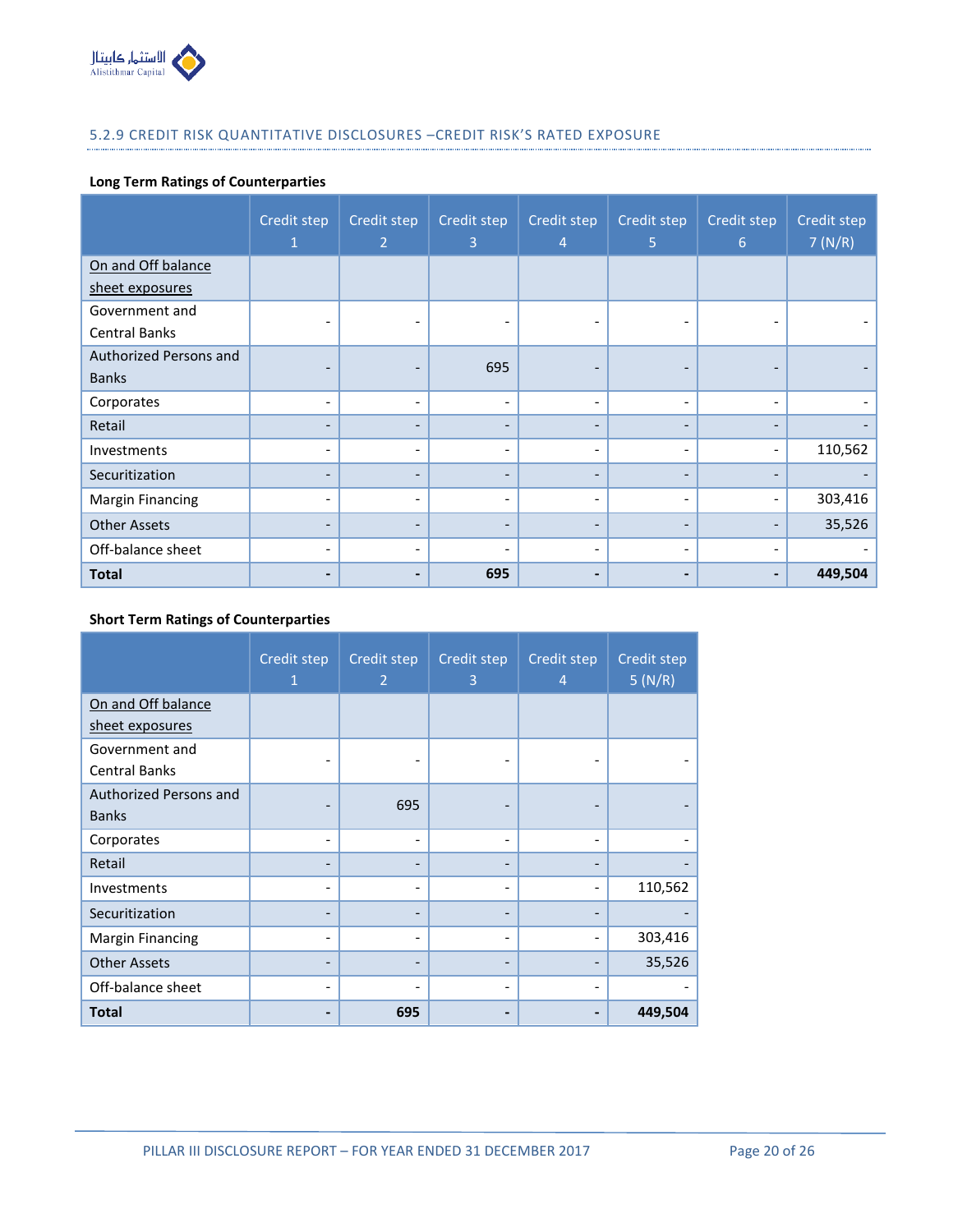

#### <span id="page-20-0"></span>5.3 CREDIT RISK MITIGATION EXPOSURES

#### 5.3.1 QUALITATIVE DISCLOSURES

The mitigation of credit risk is an important aspect of its effective management and takes many forms. When it comes to margin financing, the company nevertheless holds a range of collaterals to reduce the risk of loss and maximize the probability of facilities being repaid. The nature and type of assets that can be accepted as collaterals are approved by the Board Credit and Risk Committee.

The main types of collaterals that the Company accepts with respect to margin financing are:

- Cash in any currency that is under immediate control of the company currently or in any future value date
- Securities in local Markets at a value considered fair value at the Company's own assessments
- Securities in GCC and International Markets at a value considered fair value at Company's own assessments
- Bonds or Sukuk in any markets subject to Credit Risk Committee acceptance and approval and evaluation
- Other instruments as approved accepted and evaluated by the Credit and Risk Committee

The Company has a Committee which determines the haircuts on the collaterals on a regular basis. The Company has in place a formalized model that would be an indicative model in determining the haircuts that shall be applied to the stocks for which margin facilities are being provided. The indicative model takes into account in detail different factors which are of key concern in providing margin facility for such stocks.

Margin lending decisions are based on credit scoring models and decision strategies, developed using internal data with behavioral scoring applied. The approval process is reviewed regularly by Board Credit Risk Committee with limit delegations from the Board. Within the company, emphasis is placed on the responsibility for making credit decisions and as such there is a series of delegated approval limits agreed by Board.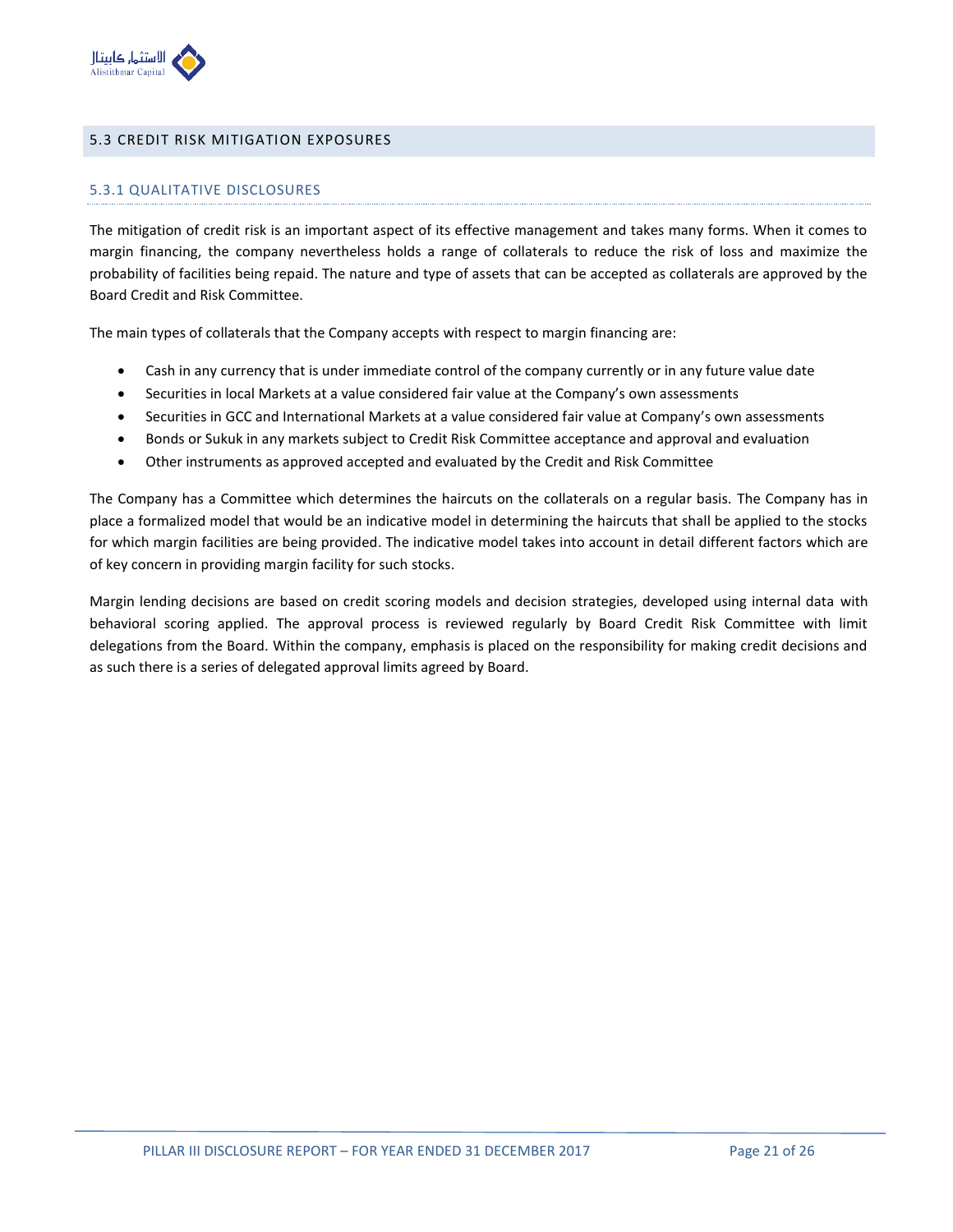

## 5.3.2 QUANTITATIVE DISCLOSURES

|                                                    | <b>Exposures</b><br>before CRM | <b>Exposures</b><br>covered by<br>Guarantee/<br>Credit<br>derivatives | <b>Exposures</b><br>covered by<br><b>Financial</b><br>collateral | <b>Exposures</b><br>covered by<br><b>Netting</b><br>Agreement | <b>Exposures</b><br>covered by<br>other eligible<br>collaterals | <b>Exposures</b><br>after CRM |
|----------------------------------------------------|--------------------------------|-----------------------------------------------------------------------|------------------------------------------------------------------|---------------------------------------------------------------|-----------------------------------------------------------------|-------------------------------|
| <b>Credit Risk</b>                                 |                                |                                                                       |                                                                  |                                                               |                                                                 |                               |
| On-balance sheet                                   |                                |                                                                       |                                                                  |                                                               |                                                                 |                               |
| exposures                                          |                                |                                                                       |                                                                  |                                                               |                                                                 |                               |
| <b>Government and Central</b><br><b>Banks</b>      |                                |                                                                       |                                                                  |                                                               |                                                                 |                               |
| Authorized Persons and                             | 695                            |                                                                       |                                                                  |                                                               |                                                                 | 695                           |
| <b>Banks</b>                                       |                                |                                                                       |                                                                  |                                                               |                                                                 |                               |
| Corporates                                         |                                |                                                                       |                                                                  |                                                               |                                                                 |                               |
| Retail                                             |                                |                                                                       |                                                                  | $\overline{a}$                                                |                                                                 |                               |
| Investments                                        | 110,562                        |                                                                       |                                                                  |                                                               |                                                                 | 110,562                       |
| Securitization                                     |                                |                                                                       |                                                                  | $\qquad \qquad -$                                             | $\overline{\phantom{a}}$                                        |                               |
| <b>Margin Financing</b>                            | 303,416                        |                                                                       | 303,416*                                                         |                                                               |                                                                 | 303,416*                      |
| <b>Other Assets</b>                                | 35,526                         |                                                                       |                                                                  |                                                               |                                                                 | 35,526                        |
| <b>Total On-Balance sheet</b><br>exposures         | 450,199                        |                                                                       | 303,416                                                          |                                                               |                                                                 | 450,199                       |
| Off-balance sheet<br>exposures                     |                                |                                                                       |                                                                  |                                                               |                                                                 |                               |
| <b>OTC/Credit Derivatives</b>                      |                                |                                                                       |                                                                  |                                                               |                                                                 |                               |
| Exposure in the form of<br>repurchase agreements   |                                |                                                                       |                                                                  |                                                               |                                                                 |                               |
| Exposure in the form of<br>securities lending      |                                |                                                                       |                                                                  |                                                               |                                                                 |                               |
| Exposure in the form of<br>commitments             | $\overline{\phantom{a}}$       |                                                                       |                                                                  |                                                               |                                                                 |                               |
| * Other off-balance sheet<br>exposures             |                                |                                                                       |                                                                  |                                                               |                                                                 |                               |
| <b>Total Off-Balance sheet</b><br>exposures        | $\overline{a}$                 |                                                                       |                                                                  |                                                               |                                                                 |                               |
| <b>Total On and Off-Balance</b><br>sheet exposures | 450,199                        |                                                                       | 303,416                                                          |                                                               |                                                                 | 450,199                       |

*\* The Company has CRM techniques, however as per the regulation, since the capital charge is based on the exposures before CRM, the same has been reported here. However, the company has collaterals to cover the exposures to margin financing.*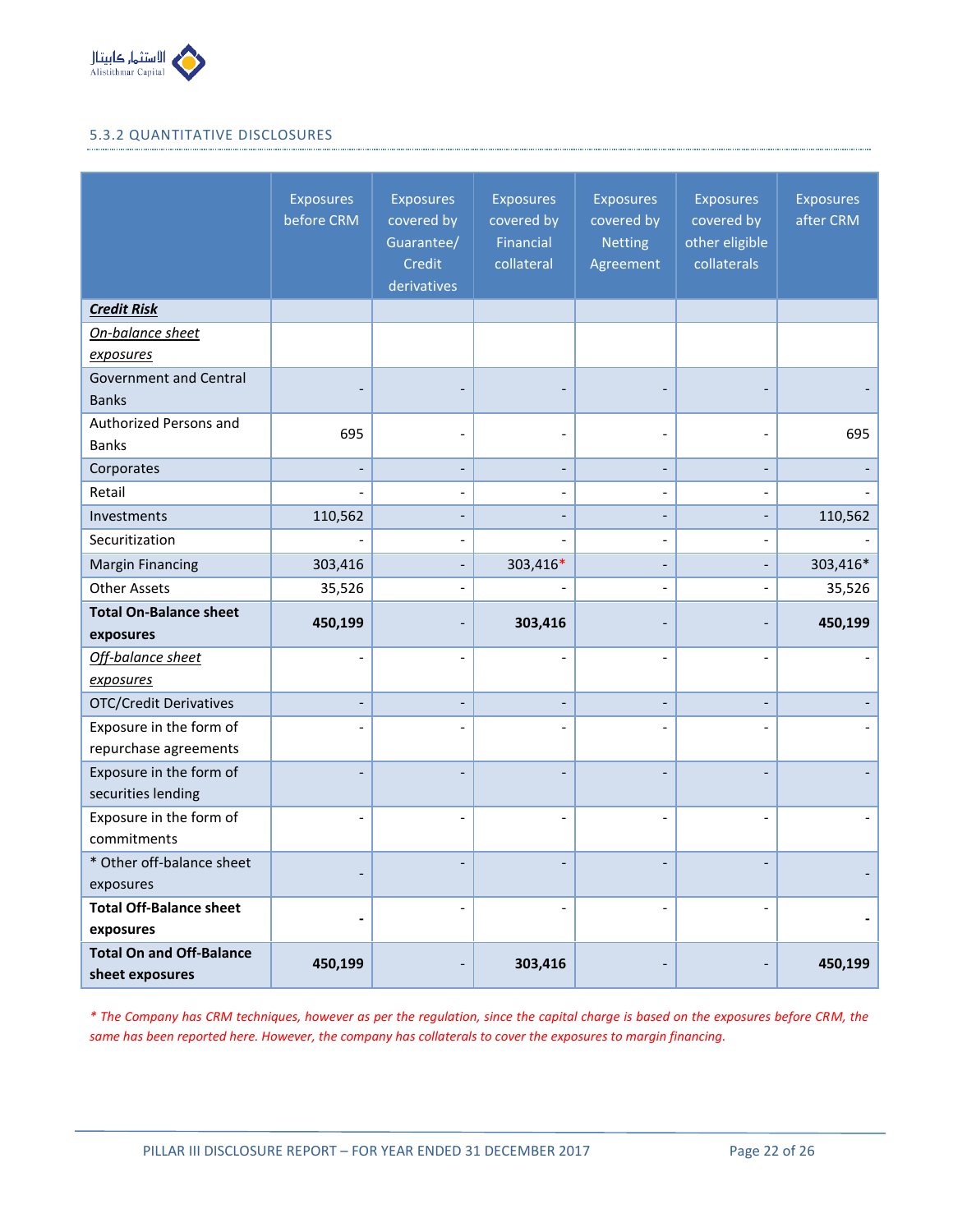

#### <span id="page-22-0"></span>5.4 COUNTERPARTY CREDIT RISK (CCR) AND OFF BALANCE SHEET DISCLOSURES

#### 5.4.1 QUALITATIVE DISCLOSURES

Counterparty credit risk is the risk that a counterparty to a transaction may default before completing the satisfactory settlement of the transaction.

The company does not have any exposure to any Over-The-Counter (OTC) derivatives.

#### 5.4.2 QUANTITATIVE DISCLOSURES

Not applicable, as the company does not have any exposure to any OTC derivatives.

#### <span id="page-22-1"></span>5.5 MARKET RISK DISCLOSURES

#### 5.5.1 QUALITATIVE DISCLOSURES

This is the risk that the value of an investment will decrease due to movements in market factors. The market risk factors considered by the Company are equity risk, interest rate risk, foreign exchange risk, credit spread risk, underwriting risk, commodity risk and settlement risk. The Company has very little market risk given that it does not operate an active trading book. It invests its excess cash in carefully analyzed and selected investment after appropriate due diligence.

The Company does not having an active trading book, however it has established a detailed Investment policy guideline that it should follow which prescribes the trading limits, investment limits, exposure limits, etc. that shall be followed in case of any positions that the Company takes in principal. The Company has a formalized procedure to be followed in case of taking any exposures to investments as Principal. One of the purposes of this procedure was to ensure that the capital adequacy requirements are taken into consideration well before the investment is made. This process is in addition to the formal approval process which requires all such investments taken in principal capacity to be approved by the Board Proprietary Investment Committee having representation of Board members in the Committee.

The monitoring and control of market risk is handled by the risk management function which is responsible for ensuring market risk exposures are measured in accordance with defined policies and reported daily against prescribed control limits.

As noticed in the minimum capital requirements, given the absence of an active trading book, the capital requirements for market risk is very minimal which is only arising from the foreign exchange risk.

### 5.5.2 QUANTITATIVE DISCLOSURES

The capital requirements for market risk as per the requirements of Pillar 1 of the Prudential Rules as of December 31, 2016 are as follows: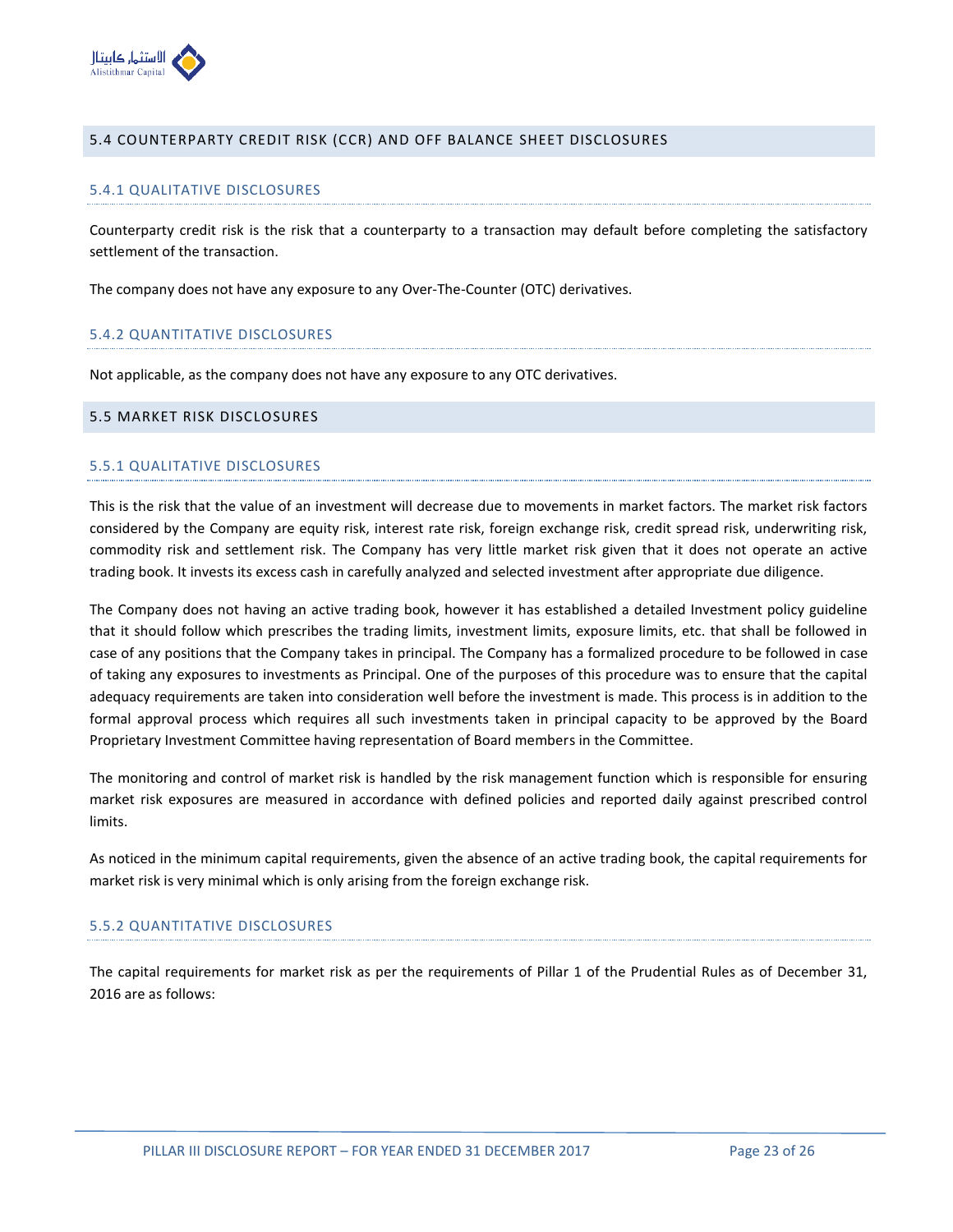

| All figures are in SAR '000       | <b>Capital</b><br>requirements |
|-----------------------------------|--------------------------------|
| Equity & Fund Risk                |                                |
| Interest Rate Risk                |                                |
| <b>Commodities Risk</b>           |                                |
| <b>FX Risk</b>                    | 156                            |
| <b>Underwriting Risk</b>          |                                |
| Excess Exposure Risk              |                                |
| Settlement Risk                   |                                |
| <b>Total capital requirements</b> | 156                            |

The company does not operate a trading book and hence no capital requirements specifically required for the trading book.

## <span id="page-23-0"></span>5.6 OPERATIONAL RISK DISCLOSURE

## 5.6.1 QUALITATIVE DISCLOSURES

Operational risk is defined as per Basel II regulations, as the risk of direct or indirect losses resulting from human factors, external events and inadequate or failed internal processes and systems. In general, there are four main causes that are identified in standard operational risk definitions. Operational risk events can occur when there are inadequacies or failures due to:

- People (human factors)
- **Processes**
- **Systems**
- **External events**

Even though the above is self-explanatory, the above explicitly means, the person doing the activity making an error, the process that supports the activity is flawed, the system that facilitated the activity is broken, or an external event occurs that disrupts the activity.

In order to manage the operational risks within the Company, it operates a 'three line of defense' model as indicated below:

- The first line of defense is business line management. It has the primary responsibility for the identification, management and mitigation of the risks associated with the products and processed of its business. It engages in regular testing and certification of the adequacy and effectiveness of controls and compliance with the company's policies and procedures
- The second line of defense is the company's Risk Management Department. This department is responsible for identifying the potential sources of risks that can arise as a result of the differing business lines and support functions in the Company. It is also responsible for the preparation and maintenance of the detailed risk register which identified the potential sources of risk and the possible controls that have to be in place in order to mitigate the identified risks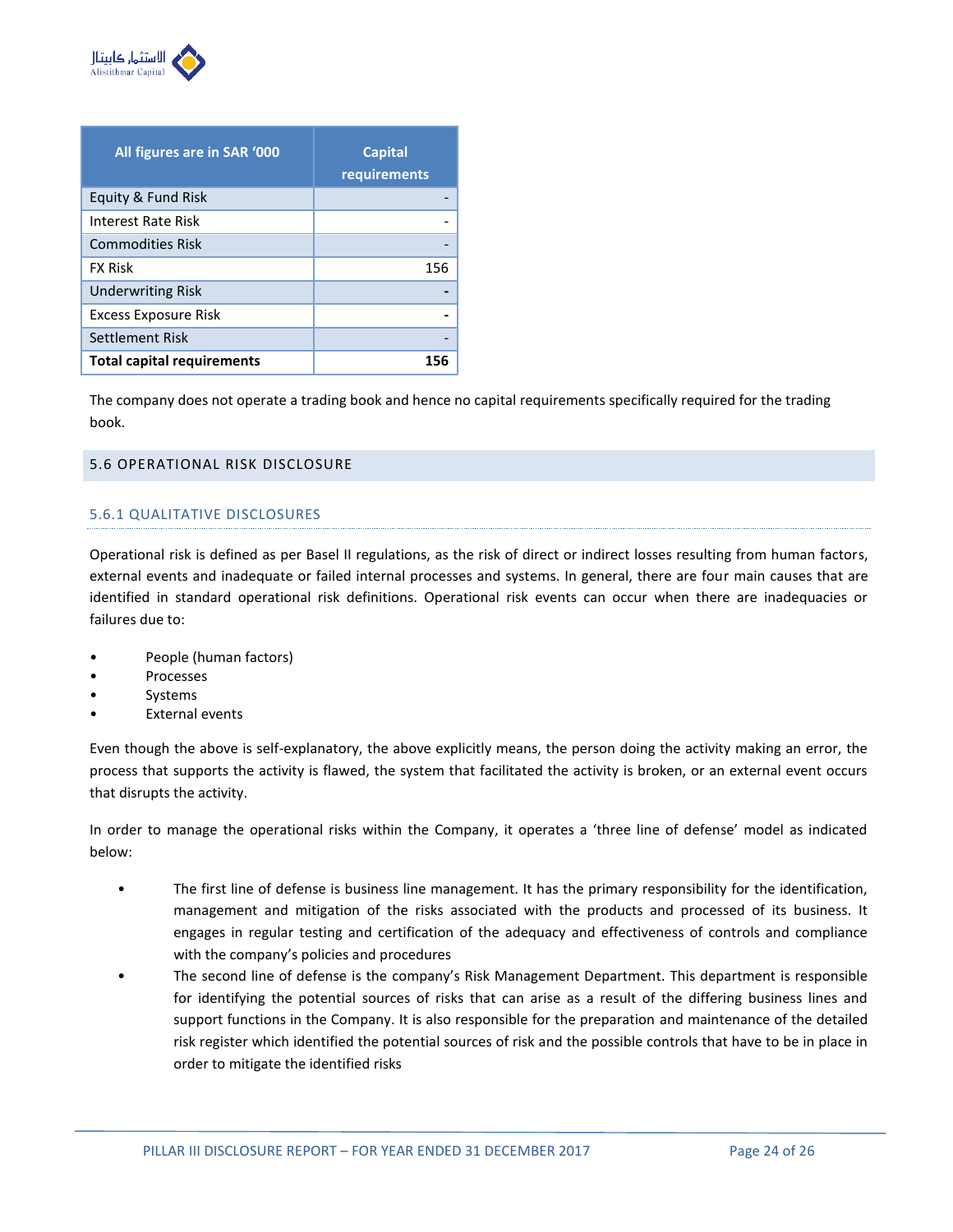

• The third line of defense is Audit. The Company's internal audit is responsible for assessing compliance with the risk register and for providing independent evaluation of the adequacy and effectiveness of the risk control framework. The Head of Internal Audit reports to the Audit Committee which is a Board Committee.

In addition, to the above framework, it has been the Company's practice to document detailed policies and procedures, for all business lines and functions within the Company, which shall detail the ways in which things should be carried out to achieve the objectives of the function with minimal errors. The Company's policies and procedures are regularly reviewed the management and approved by the Board of Directors.

The Company follows the Basic Indicator Approach for the calculation of the operational risk capital requirements which is 15% of the income indicator calculated in accordance with Annex 4 of the Prudential Rules. However as stipulated by the Prudential Rules, the requirement for operational risks shall correspond to not less than 25% of the Company's overhead expenses calculated in accordance with Chapter 12 of Part 1 of the Prudential Rules.

## 5.6.2 QUANTITATIVE DISCLOSURES

As per the guidelines in the Prudential Rules, the capital requirement as per the approach stated above is SAR 19.98 Mn as of the year ended 31 December 2017.

## <span id="page-24-0"></span>5.7 LIQUIDITY RISK DISCLOSURE

## 5.7.1 QUALITATIVE DISCLOSURES

Liquidity risk is the risk of not having available sufficient resources to enable it to meet its obligations as they fall due or can only secure such resources at excessive cost. The two aspects of liquidity are asset liquidity and funding liquidity.

- Funding liquidity risk arises when the necessary liquidity to fund obligations cannot be obtained at the expected terms and when required.
- Asset liquidity (or market liquidity) risk arises when the assets are not able to be disposed or transferred into cash without affecting the liquidity of the asset or incurring significant losses

The company has an approved liquidity risk policy in place which is regularly reviewed. The aim of the policy is to describe the policies and guidelines through which the Company manages its cash flow mismatches and its adopted liquidity risk management structure.

The key metrics the Company uses to measure and limit liquidity risk is on two aspects:

- 1. Ability to meet commitments
- 2. Ability to meet the liabilities on its balance sheet

The company regularly monitors the following on a periodic basis as agreed by the management to assess the liquidity risk:

- 1. Surplus/deficit in availability of funding in order to assess the ability to meet commitments
- 2. Residual contractual mismatch –in order to assess the mismatch in maturity of assets and liabilities

For the purpose of assessing the surplus/deficit in availability of funding, stressed scenario of worst case utilization scenarios by all customers is assumed. The stress test scenarios are applied keeping in mind the controls in place as discussed previously.